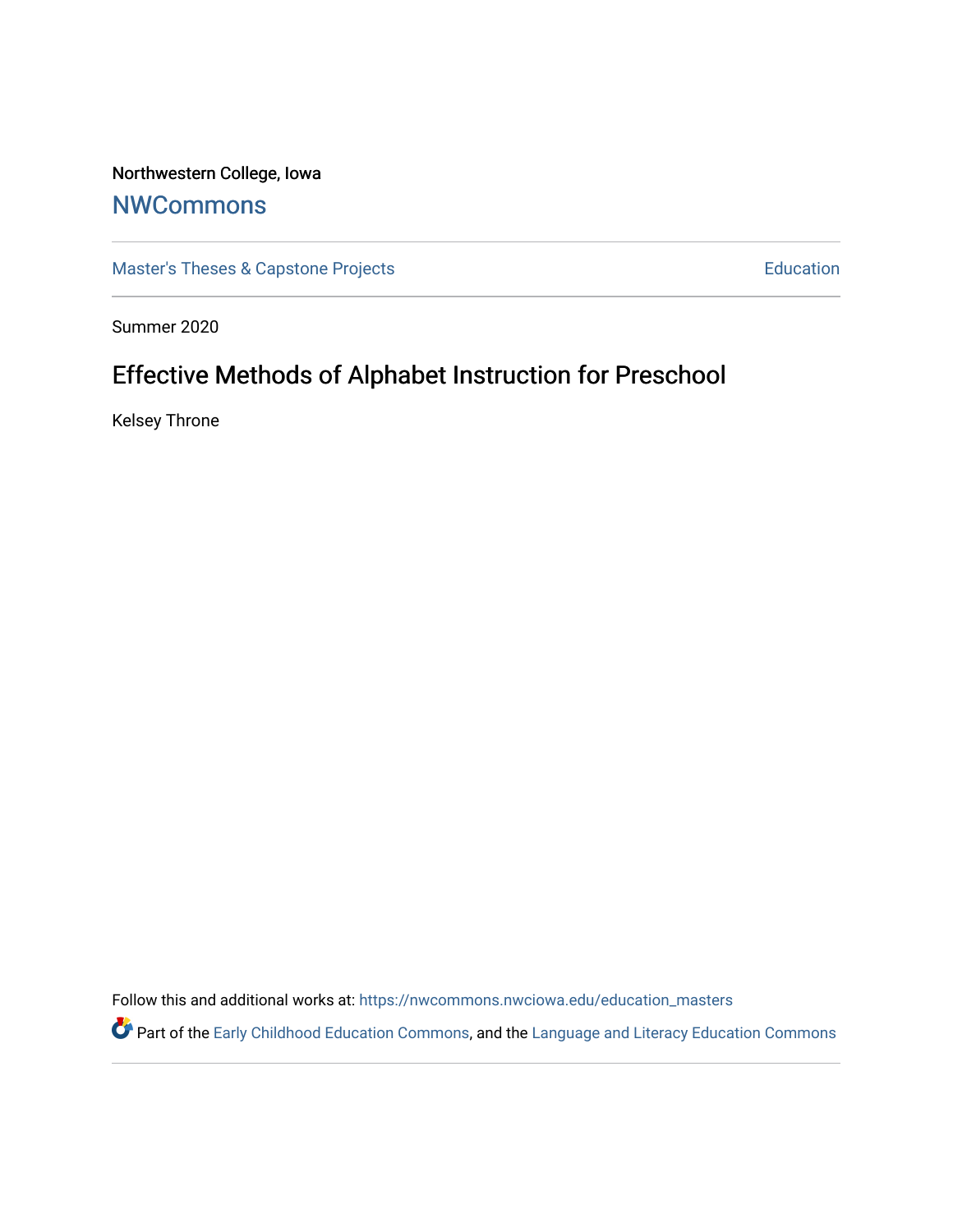## **Effective Methods of Alphabet Instruction for Preschool**

Kelsey K. Throne

Northwestern College

A Literature Review Presented in Partial Fulfillment of the Requirements For the Degree of Master of Education

Dr. Rebecca Hoey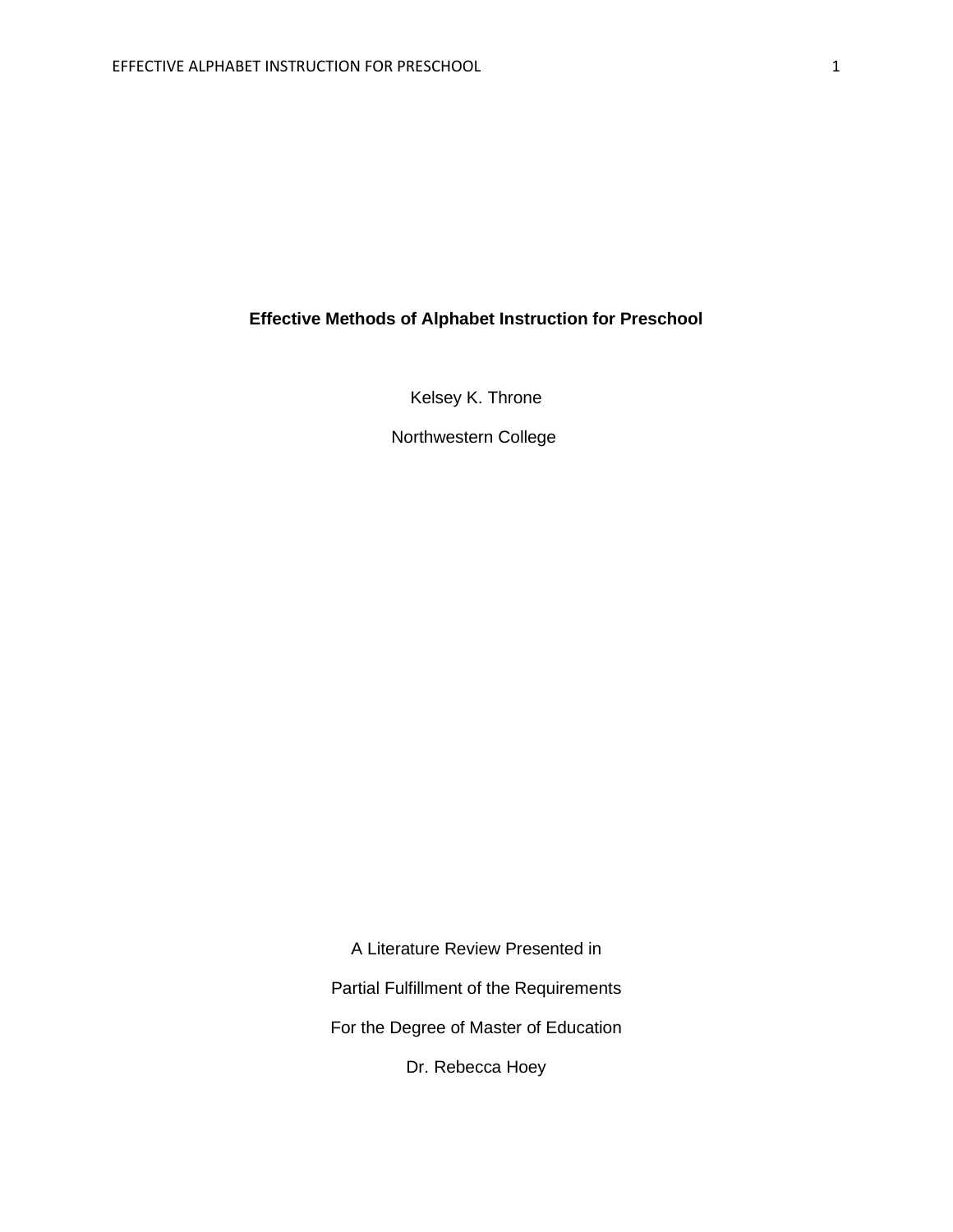#### **Abstract**

When children complete preschool with strong alphabet knowledge, there is a higher likelihood that they will read at a level of proficiency or above by third grade. Third-grade reading proficiency is highly predictive of school success factors, including continued reading fluency and high school graduation rates. This literature review compares two different teaching strategies to determine the most effective way to teach the alphabet to preschool students. When considering the pace in which the alphabet is taught, some classrooms teach a letter a week whereas other classrooms teach one letter a day. Multiple studies were analyzed to determine the best approach to take in regard to the pace of instruction, group size, order of alphabet instruction, and review cycles. Current literature suggests teaching a letter a day in small groups is more beneficial to students because lessons can be differentiated on what each student needs, and information is repeated multiple times until mastered.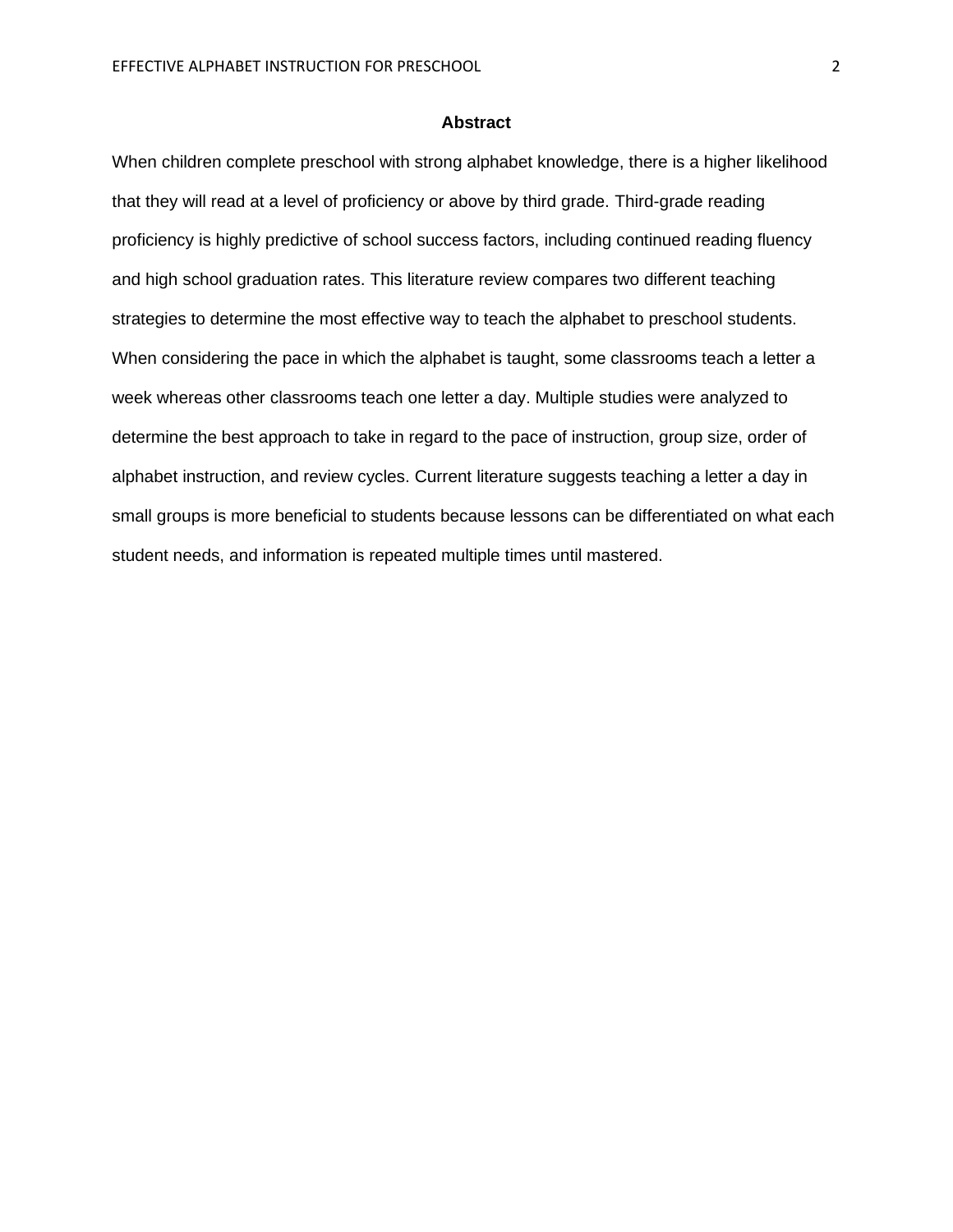#### **Effective Methods of Alphabet Instruction for Preschool**

Teaching the alphabet to students is one of the primary objectives in a preschool classroom. Preschool is often the first educational setting that a child attends to learn the alphabet, and alphabet knowledge is important for the future skills of students (Piasta & Wagner, 2010). Proficiency in naming letters is one of the best indicators that a child will have success with reading as they age (Heilmann et al., 2018). When preschool students learn their letters quickly, it allows more time to make advanced progress towards other literacy skills (Jones et al., 2013). After a student leaves kindergarten, very little time is devoted to teaching the alphabet so it is imperative that students are familiar with their letter names and letter sounds, otherwise they may struggle during literacy activities (Tortorelli et al., 2017).

A popular strategy among preschool educators is teaching students one letter per week throughout the school year (Reutzel, 1992). During these lessons, the weekly letter is introduced and students practice saying the letter name, writing the letter, and learning the letter sound (Stahl, 2014). In addition, there may be a theme that coordinates with the letter, including crafts (Wouri, 1999). When teaching one letter a week, it takes the better part of the school year to learn the entire alphabet; there is not enough time to cycle through letters again (Jones et al., 2013). Some students start the school year knowing multiple letters; they do not need entire weeks devoted to letters they already know (Sunde et at., 2019). For students who do not know any letters when starting school, this style of teaching means the student will not officially know all of the letters until 26 weeks into the school year (Jones et al., 2013). This can cause delays when students miss school due to illness, vacations, or moving; and is especially troublesome during times such as the Covid-19 pandemic when schools close and students are unable to officially learn the entire alphabet.

Another option for alphabet instruction is teaching a letter a day to students. This method allows the students to learn the alphabet during different cycles throughout the year (Jones et al., 2013). The entire alphabet can be taught within 26 school days, which, depending on how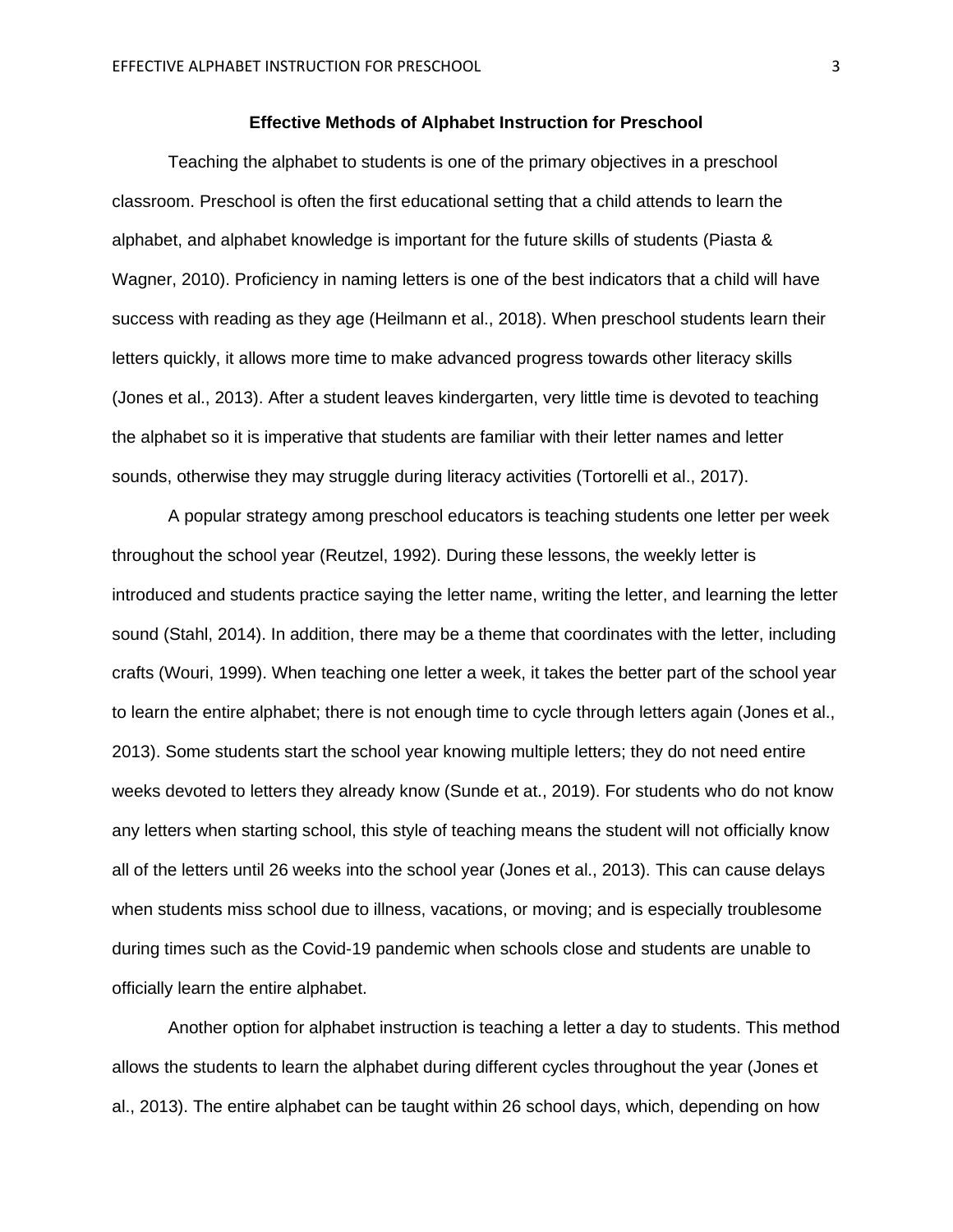many days a school is in session during the week, could take 6-7 weeks (Jones et al., 2012). After the first cycle through, students are assessed to determine what they learned and what they need additional time practicing (Stahl, 2014). Accounting for the varying levels of alphabet knowledge within the classroom, small-group differentiated instruction ensures students are learning materials that benefits them directly (Sunde et al., 2019).

When learning one letter a day, there are different orders in which the alphabet can be presented to be the most effective for the students (Cassano & Dougherty, 2018). Research strongly suggests the first letters a child often knows are the letters in his/her own name, therefore alphabet instruction should begin with those letters (Heilmann et al., 2018). After letters in names are taught, future cycles could focus on alphabetical order, letter popularity, and letter-name and letter-sound relationships (Cassano & Dougherty, 2018; Stahl et al., 2019).

Letter names and letter sounds are both concepts that have been taught in varying combinations within classrooms – either letter names, letter sounds, or letters *and* sounds (Bilodeau, 2013; Roberts et al., 2018). Research conducted by Cassano & Dougherty (2018) showed that knowing letter names helps students learn the letter sound because many of the letter names have the sounds in their name. Teaching letter names and sounds together is more effective than teaching them independently (Gerde et al., 2019).

Throughout this literature review, different methods of alphabet instruction will be described and research will be compared to determine the most effective ways to teach the alphabet to preschool students. Included in this research is the importance of the alphabetic principle, correlations between early literacy and on-going reading success, pacing of letter instruction, small-group versus whole-class lessons, the order in which letters are taught, and assessment options. While not all literacy instruction is effective in helping increase letter knowledge (Casbergue, 2017), this review of literature will help identify the best practices available based on research.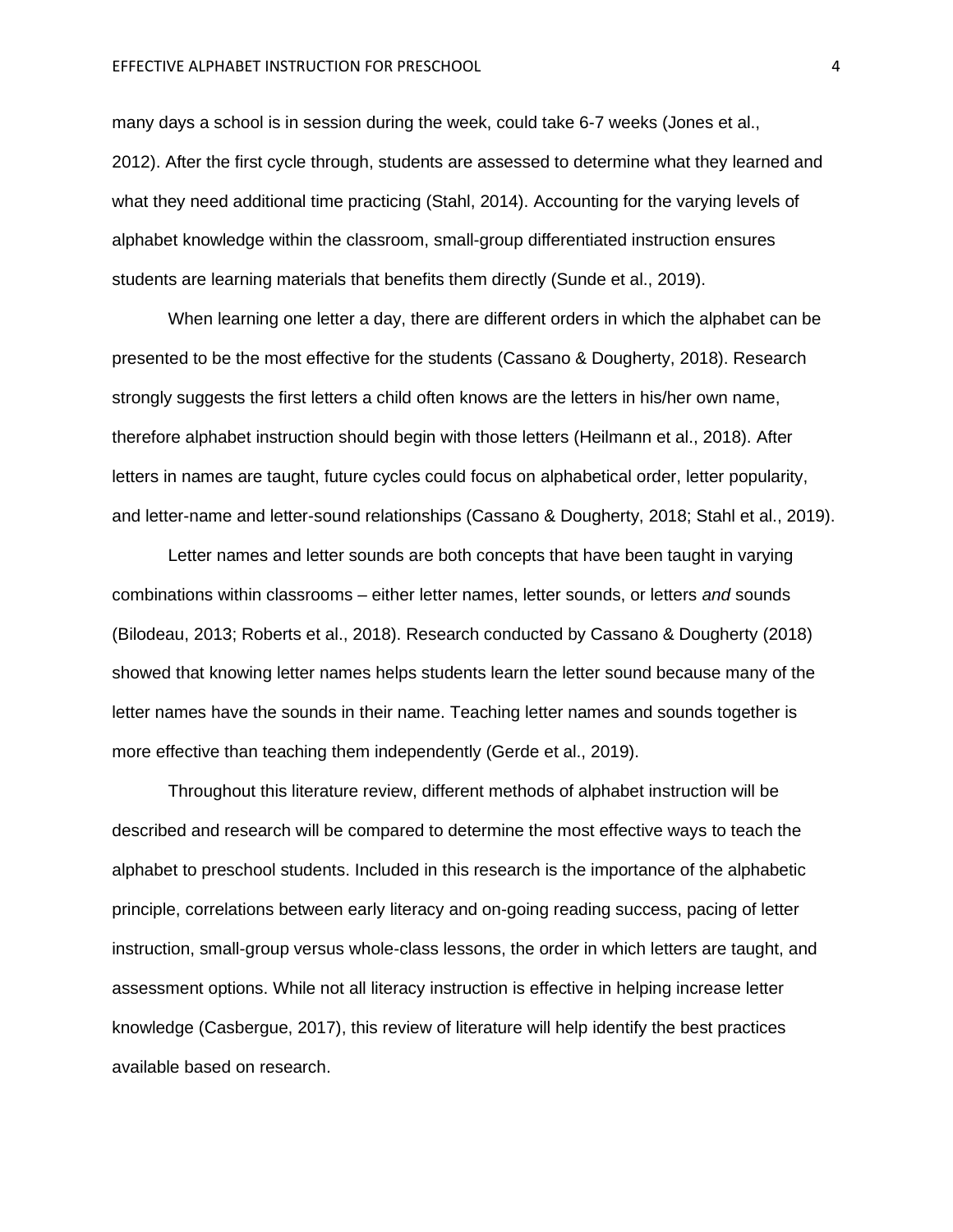#### **Review of the Literature**

#### **Understanding the Alphabetic Principle and Alphabet Knowledge**

The alphabetic principle is the understanding that there are relationships between written words and spoken sounds (Titus, 2017). Language is created from distinct sounds and the letters that represent each sound (Huang et al., 2014). When teaching the alphabet, children need to be aware of the big picture and know the importance of letters and their connection to words and writing (Duke & Mesmer, 2019). Understanding the alphabetic principle is a critical part of literacy development as it transitions the child from emergent literacy to a more conventional reader (Huang et al., 2014).

Recognizing the alphabet, letter names, letter sounds, and how to write letters is all part of alphabet knowledge (Bilodeau, 2012; Huang et al., 2014; National Early Literacy Panel, 2008; Piasta, 2014). Alphabet knowledge is a crucial component of emergent literacy and one of the most important skills required for students to learn how to read (Huang et al., 2014; Piasta & Wagner, 2010; Stanley & Finch, 2018). Simply being able to sing the ABC song does not demonstrate alphabet knowledge; identifying and naming letters is a better representation of knowledge (Titus, 2017). Associating the symbols of letters with their name and sound is an important step is early reading development (Jones & Reutzel, 2012). Despite the importance of learning the letters, this is not an easy task as there are 40 distinctive shapes within the alphabet that need to be learned and memorized (Titus, 2017). There are some examples (Ss, Mm, Ww) where the upper and lowercase letters have the same shape; those letters are easier for students to identify (Titus, 2017). Due to the importance of alphabet knowledge, it is a goal throughout many preschool classes to maximize learning (Piasta et al., 2010). The National Early Literacy Panel (2008) identified alphabet knowledge as the strongest predictor of later literacy success. When kindergarten students know letter names, they tend to learn those letter sounds by the conclusion of the school year (Stanley & Finch, 2018). Also, students in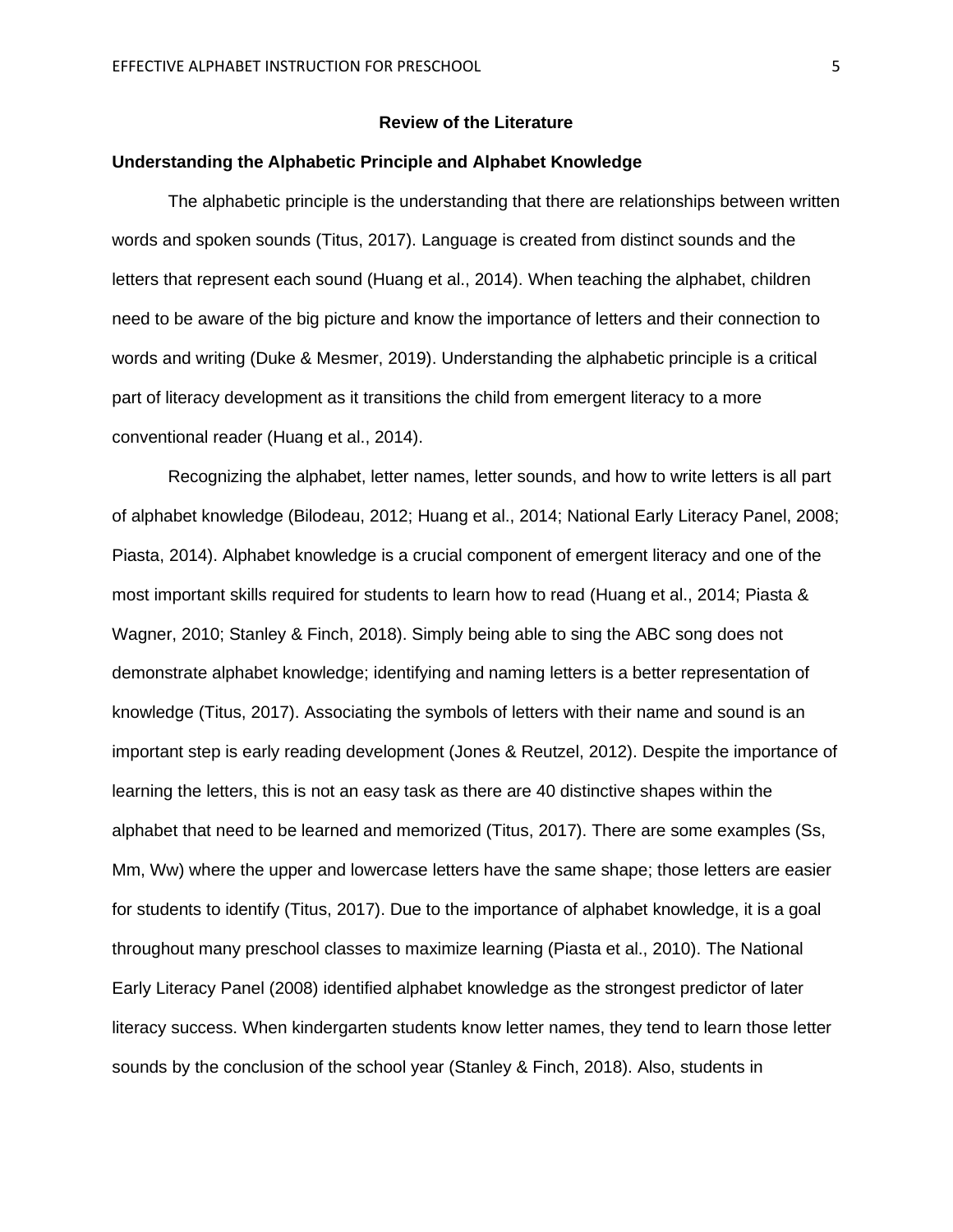kindergarten with an increased knowledge of letter names and sounds tend to have stronger skills in reading in the first grade (Stanley & Finch, 2018).

#### **Early Literacy Correlates to Future Reading Abilities**

Despite their young age, the alphabet knowledge acquired by preschool students impacts future literacy results (Huang et al., 2014; National Early Literacy Panel, 2008). In order to develop an effective literacy processing system, letter knowledge is crucial (Kaye & Lose, 2019). The more letters that a young child can name decreases the potential for that child to be at-risk for reading difficulties later in life (Gerde et al., 2019). Children who are unable to identify at least ten letters when entering kindergarten have a higher risk of decreased literacy achievement as compared to their peers by the time they reach the first grade (Stanley & Finch, 2018). The relationship between literacy and language becomes more evident over the yearskindergarten students who are familiar with only a few letters will learn words much slower than students who recognize more letters (Kaye & Lose, 2015). In preschool, letter knowledge is predictive of reading skills in kindergarten, first, and second grade (Gerde et al., 2019). The children who have success with naming their letters are more likely to have success in learning literacy skills; literacy struggles generally are linked to those preschool students who are not able to name letters consistently (Piasta et al., 2012).

At the beginning of their kindergarten year, students already have a large variance in their literacy skills and knowledge (Fielding et al., 2019). According to kindergarten teachers, approximately 33% of students entering kindergarten are unprepared (Richard, 2018). Alphabet knowledge when starting kindergarten is one of the best indicators of future reading and spelling success (Roberts et al., 2018). On the first day of kindergarten there can be as much as a fiveyear range in vocabulary, letter sounds, and sight word knowledge as some students have skills similar to a three-year-old and others function more like an eight-year-old student (Fielding et al., 2019).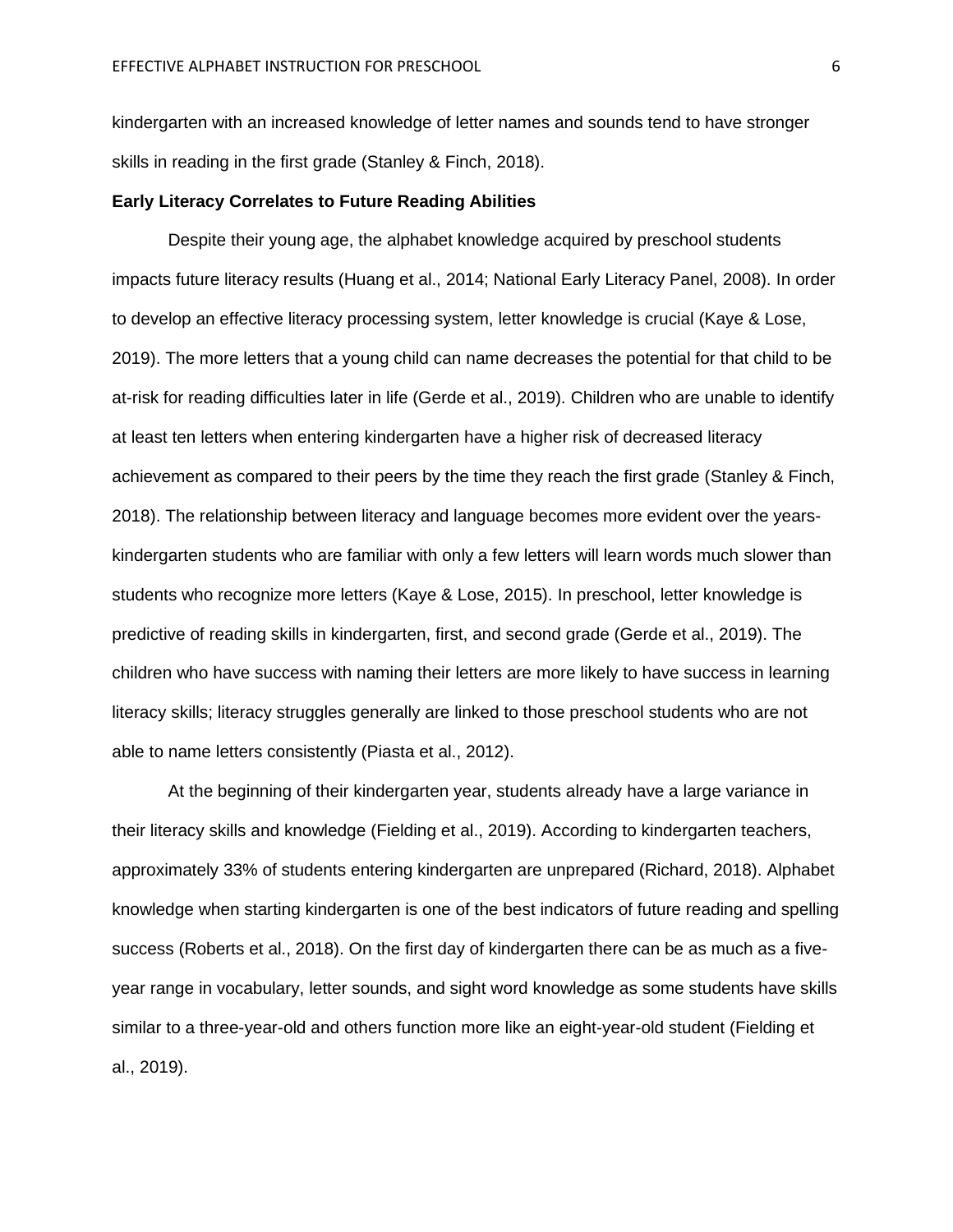Fielding, Maidment, and Anderson (2019) completed a study where 61,691 kindergarten students were assessed on their reading scores in both the fall and spring of kindergarten and during each grade up through  $5<sup>th</sup>$  grade, for a total of twelve assessments. Results were compared and the students were ranked with 20% of students being placed in each quintile. Specifically, 12,338 students were placed in each of the following quintiles: the top quintile with the above 80<sup>th</sup> percentile, the 60<sup>th</sup>-80<sup>th</sup> percentile, the 40<sup>th</sup>-60<sup>th</sup> percentile, the 20<sup>th</sup>-40<sup>th</sup> percentile, and the bottom quintile with the 1<sup>st</sup>-19<sup>th</sup> percentile. When the reading skills data for these students were compared again in the fifth grade, it showed the following for those kindergarten students in the lowest quintile: 12% of those students were reading above grade level, 17% were at grade level, and 71% were reading below grade level. While there was some reading growth for those students in the lowest 20%, the majority of the students continued struggling to read. In comparison, the 12,338 students who were in the highest quintile in kindergarten showed that 90% of these students were reading at grade level or above in the fall of their fifth-grade year while the remaining 10% were reading below grade level. This research demonstrates the importance of early literacy instruction and that once students start school behind their peers, they tend to stay behind unless they have specific intervention strategies in place (Fielding et al., 2019).

As students continue to grow, they learn to read until the end of the third grade (Kids Count, 2010). Once fourth grade begins, there is an increased demand for students to read to learn (Children's Reading Foundation, 2020). According to the Children's Reading Foundation (2020), over 85% of the fourth-grade curriculum is taught through reading. In 2017, only 37% of fourth graders were above a proficient level on a reading assessment provided by the National Assessment of Educational Progress; this number decreased on the 2019 assessment (The Nation's Report Card, 2019). Due to this, more than half of fourth grade students are unable to do their schoolwork successfully and as assigned (National Early Literacy Panel, 2008).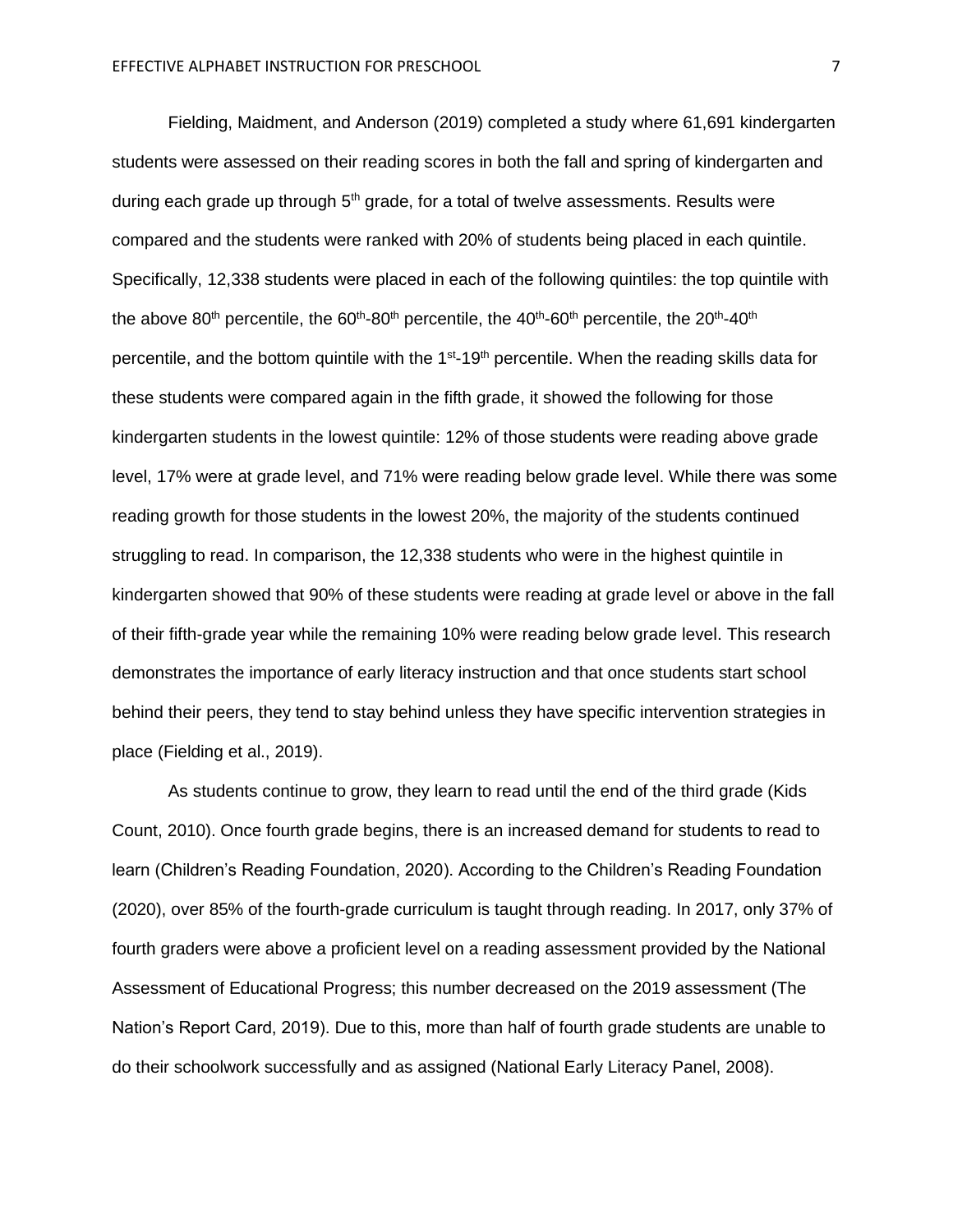Not only are literacy skills important during a student's years in school, but third grade reading abilities are directly correlated to high school graduation rates and opportunities (National Early Literacy Panel, 2008). 74% of students who struggle with reading in the third grade continue struggling in high school (National Early Literacy Panel, 2008). Students who are unable to read proficiently when they enter the fourth grade have increased chances that they will drop out of school before graduation (Kids Count, 2010).

Knowing the importance and connection of literacy skills and alphabet knowledge in kindergarten through graduation demonstrates the importance of maximizing the learning for preschool students. Alphabet instruction is taught in-depth for preschool and kindergarten students, but the same level of instruction will not be provided in future years (Tortorelli et al., 2017). Due to this, if a student does not learn these skills quickly they will continue to lag behind their peers (Tortorelli et al., 2017). Once a student falls behind it can be nearly impossible to catch up without major intervention; if a child begins school with a 2 year literacy gap and makes a year's worth of growth during that year, they are still two years behind their peers (Children's Reading Foundation, 2020). Based on this knowledge, it is evident that students need proven and effective literacy instruction in preschool (National Early Literacy Panel, 2008). Students who attend a high-quality preschool will have higher success when entering kindergarten and can have long-term benefits (Casbergue, 2017). On average, children who attend preschool know 14 lowercase letters and 18 uppercase letters when they begin kindergarten; students who are unable to identify at least 10 letters are at a greater risk low lower literacy achievement in the first grade (Stanley & Finch, 2018). Enhancing the experiences during early childhood can direct children to a path of reading success (Piasta, 2016).

There are different ideas on the number of letters that a child should know before starting kindergarten (Gerde, 2019). Different states and organizations have varying standards ranging from knowing six letters to knowing the entire alphabet (Piasta et al., 2012). On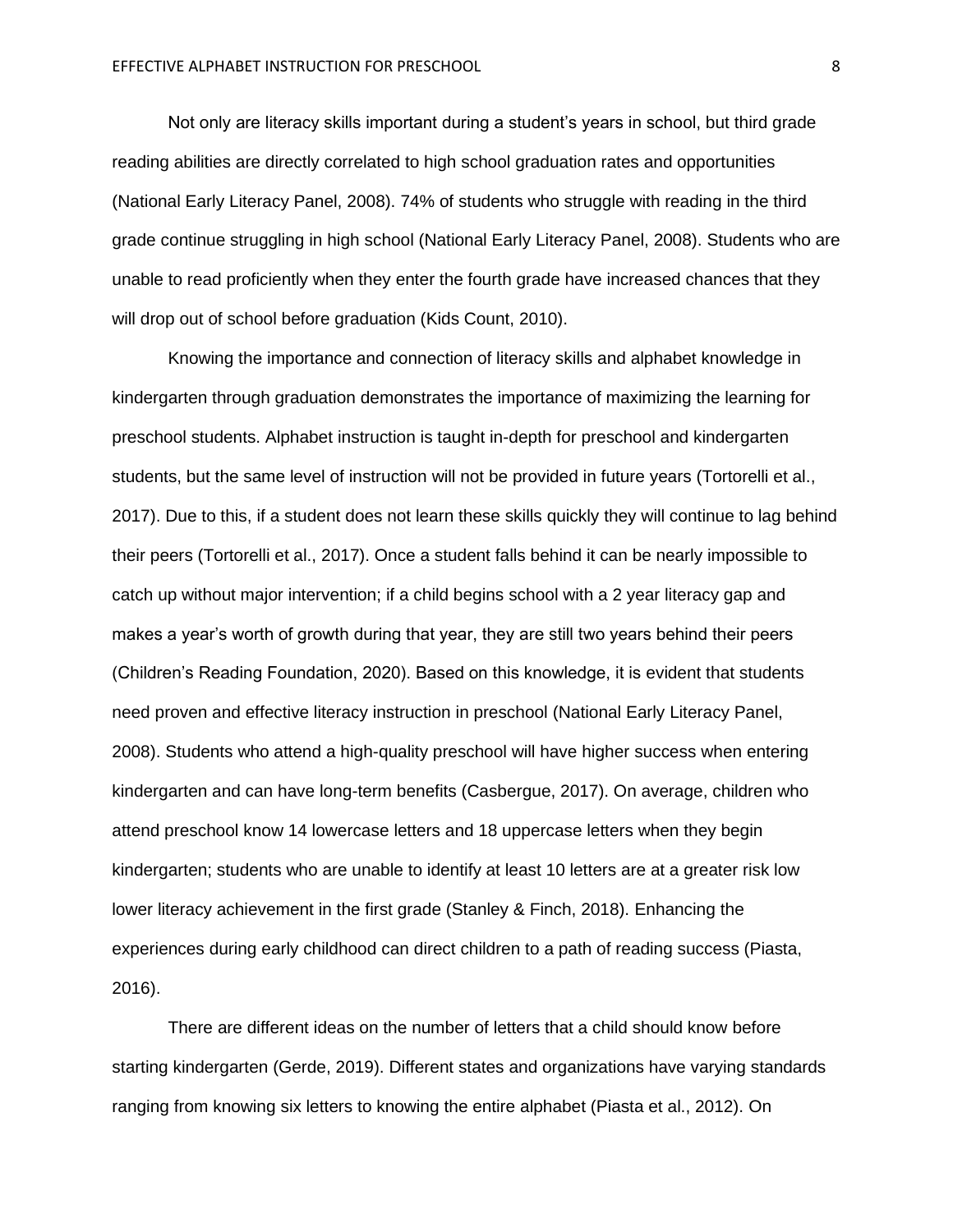average, many states and the National Head Start Association suggested that students know at least 10 letters, many of which may be in the students' own names (Heilmann et al., 2018).

Longitudinal research was conducted on 371 students to determine the ideal number of letters students should recognize before entering kindergarten– these children were assessed at the end of preschool and again at the end of the first grade (Piasta et al., 2012). From the information gathered, it was determined that students who know 18 uppercase and 15 lowercase letters by the end of preschool decrease later literacy struggles (Piasta et al., 2012). As a result of this study, organizations such as the Head Start Early Learning Objective Framework increased their previous standards to match the recommended 18 uppercase and 15 lowercase letters (Heilmann et al., 2018; Tortorelli et al., 2017). While it is unrealistic and not developmentally appropriate to expect all students to know all of their letters when starting kindergarten, providing repeated exposure allows students to maximize their learning (Titus, 2017).

### **Letter of the Week**

#### **A Popular Tradition for Alphabet Instruction**

When determining how to teach the alphabet to young children, the letter of the week curriculum has been part of the kindergarten tradition and culture for many years (Reutzel, 1992). During this approach, teachers spend an entire week on a letter and focus on the letter name, sound, and writing formation (Stahl, 2014). Each letter is treated equally and is given the same amount of instruction (Huang & Invernizzi, 2014). Many times, the letters are taught in alphabetical order and there are weekly themes that revolve around the current letter (Wouri, 1999).

#### **Letter of the Week Concerns**

Despite its popularity, there are several concerns with focusing on one letter a week (Jones et al., 2013). Although this format has been utilized a lot in teaching the alphabet, a letter of the week is based more on tradition and not research (Jones & Reutzel, 2012; Sunde et al.,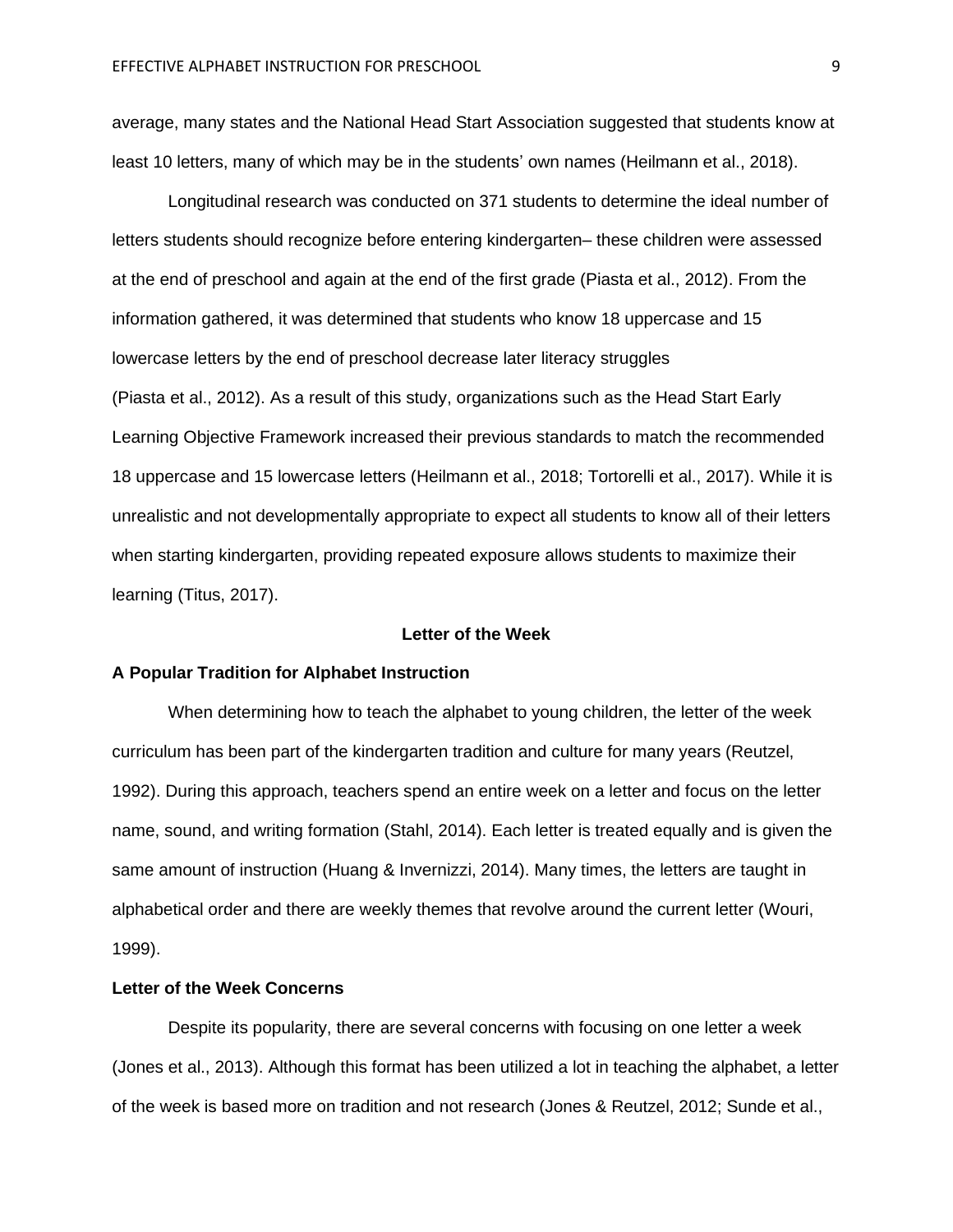2019). Due to personal experiences and home environments, every student has a varying level of alphabet knowledge when coming to school (Cassano & Dougherty, 2018; Piasta & Wagner, 2010). Some students know multiple letters and do not need a week devoted to those letters (Jones et al., 2013; Sunde et al., 2019). Yet when teaching a letter a week, there is no consideration for a student's current alphabet knowledge or struggles with specific letters (Stahl, 2014). Each letter receives the same amount of time and instruction even though some letters are more challenging for students to learn (Huang & Invernizzi, 2014; Piasta & Wagner, 2010). A lot of planning or differentiation is not necessary when teaching one letter a week to the entire class; this is more of a teacher-centered approach and not a child-centered approach (Huang & Invernizzi, 2014).

In addition, learning one letter a week will take the majority of the school year to complete one cycle through the alphabet (Gerde, 2019). Students with no alphabet knowledge need to wait 26 weeks to learn the entire alphabet, which is typically mid-March (Jones et al., 2013). Those students who know some or most letters are wasting their time by re-learning letters they are familiar with already (Sunde et al., 2019).

Due to these limitations, the varied needs of all students in the class are not being addressed (Jones et al., 2013). Depending on the individual needs of each student, teaching a letter a week wastes time for students who know those specific letters, yet does not provide enough time and repetition for the students who are struggling (Stahl, 2014; Stanley & Finch, 2018; Tortorelli et al., 2017). When adequate time and repetition is not provided, the at-risk students are at a further reading disadvantage (Jones et al., 2013).

In most classrooms, letter of the week activities are often associated with a theme or craft that begins with the current letter being learned (McKay & Teale, 2015). When the theme or curriculum is constantly changing to match the letter, it can appear that the theme is not important as long as the initial sound matches (Wouri, 1999). In addition, these activities are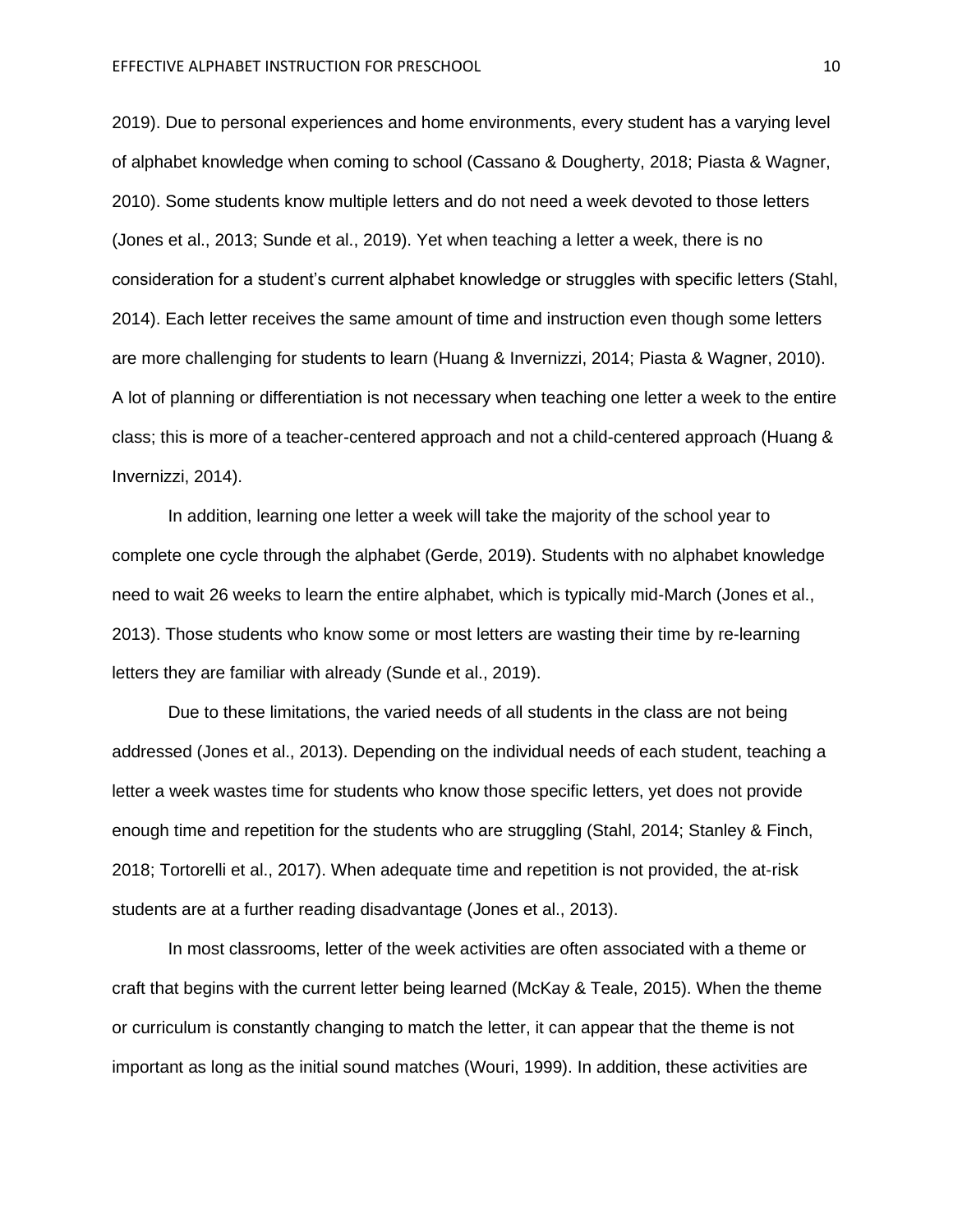often used as exposure to a letter and not as a way to continue explicitly teaching the letter name, sound, or relationship to print (McKay & Teale, 2015).

Regardless of the popularity of the letter a week format over the past several decades, research in the early 1990's was already showing that it is not as beneficial to students as teaching letters that are meaningful to them (Reutzel, 1992). According to Reutzel (1992), children should be surrounded by reading and writing opportunities that will help them learn naturally; learning an individual letter over the course of a week will not have the same impact. Providing students with repeated exposure throughout the year, instead of within a week, is more beneficial to learning (McKay & Teale, 2015).

#### **Enhanced Alphabet Instruction**

To provide an alternate to the letter a week strategy, the Enhanced Alphabet Knowledge (EAK) was developed (Jones & Reutzel, 2013). EAK instruction focuses on letter-a-day pacing, multiple review cycles, and effective lessons to teach (Jones et al., 2012). During these lessons, students are taught the letter name and sound, learn to recognize the letter in text, and learn to write the letter (Jones et al., 2013). Every letter is taught at least once; as students become proficient and master specific letters the lessons are updated to continue focusing only on the letters that need additional practice (Stahl, 2014).

#### **Pacing**

The pace at which letters are introduced to students is important to consider (Gerde 2019). Research has previously shown that instructional cycles should be between 10-20% of the time for which information should be remembered (Jones & Reutzel, 2012; Jones et al., 2013). When considering a school year of 180 days, 18-36 days would be the 10-20% range, which is where a letter a day would fall (Jones & Reutzel, 2012; Jones et al., 2013).

Several studies have been conducted to determine the ideal pace for alphabet instruction. Jones and Reutzel (2012) spent two years studying the benefits of incorporating Enhanced Alphabet Knowledge into kindergarten classrooms. During the first year, 329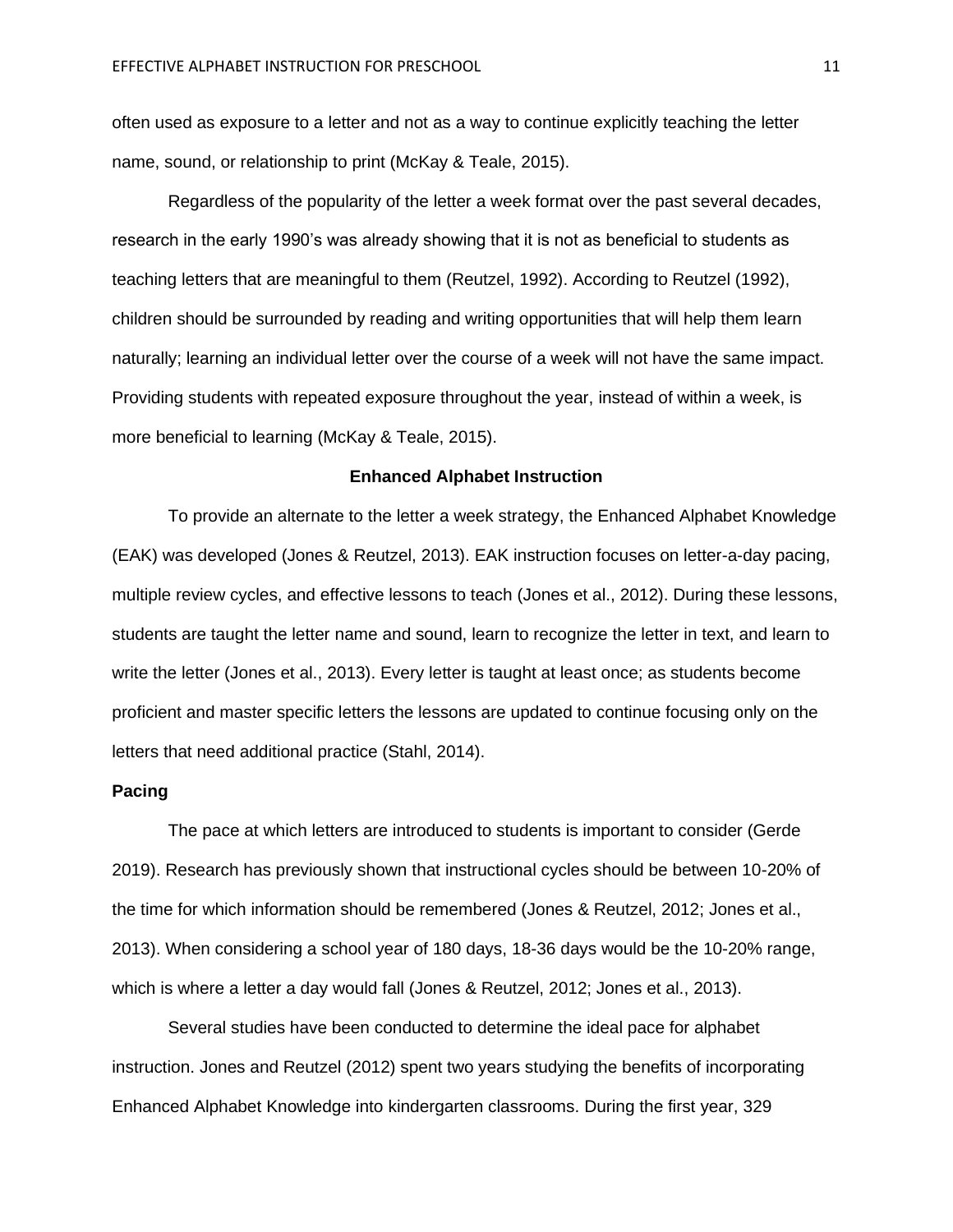students and thirteen teachers were included in the study. Nine teachers followed the EAK format and taught a letter a day; four teachers continued with the letter of the week format. At the end of the first year, results comparing pre-test and post-test scores from the Dynamic Indicators of Basic Early Literacy Skills (DIBELS) Letter Name Fluency (LNF) assessment were reviewed. DIBELS LNF was created for students between the fall of kindergarten and the fall of first grade; students in the lowest 20% of the school district were considered at-risk (Good & Kaminski, 2002). The results from the first year showed that the mean number of at-risk students decreased from 50 to 20 for those receiving EAK Instruction; the mean number of atrisk students receiving a letter a week instruction decreased from 65 to 45 (Jones & Reutzel, 2012). This shows the EAK method was 1.5 times more effective in lowering the number of atrisk children over the first year. Over the second year, the remaining four teachers used the EAK instruction in their classroom and also had success for lowering the number of at-risk students while also increasing the number of benchmarked students. At the end of the second year, posttest scores from the two years were compared. At the end of the first year, 45% of the students in the four classes receiving letter of the week instruction were at-risk, but at the end of the second year that number dropped to 25% in those same four classrooms.

Another study was conducted to determine if a faster pace of instruction is connected to a stronger development of letter knowledge in children (Sunde et al., 2019). Throughout the year, 952 students were tracked during their first year of school and assessed to monitor their learning. The study was conducted in Norway, where students begin school during the year in which they turn 6 years old; any prior kindergarten or school settings do not provide formal literacy instruction. At the end of the study, it was determined that the students who learned their letters at a faster pace had more success with their word-reading accuracy and the students who were in a class with faster letter instruction had a decreased chance of scoring in the lowest 10-20% of the students with literacy knowledge. This study was especially important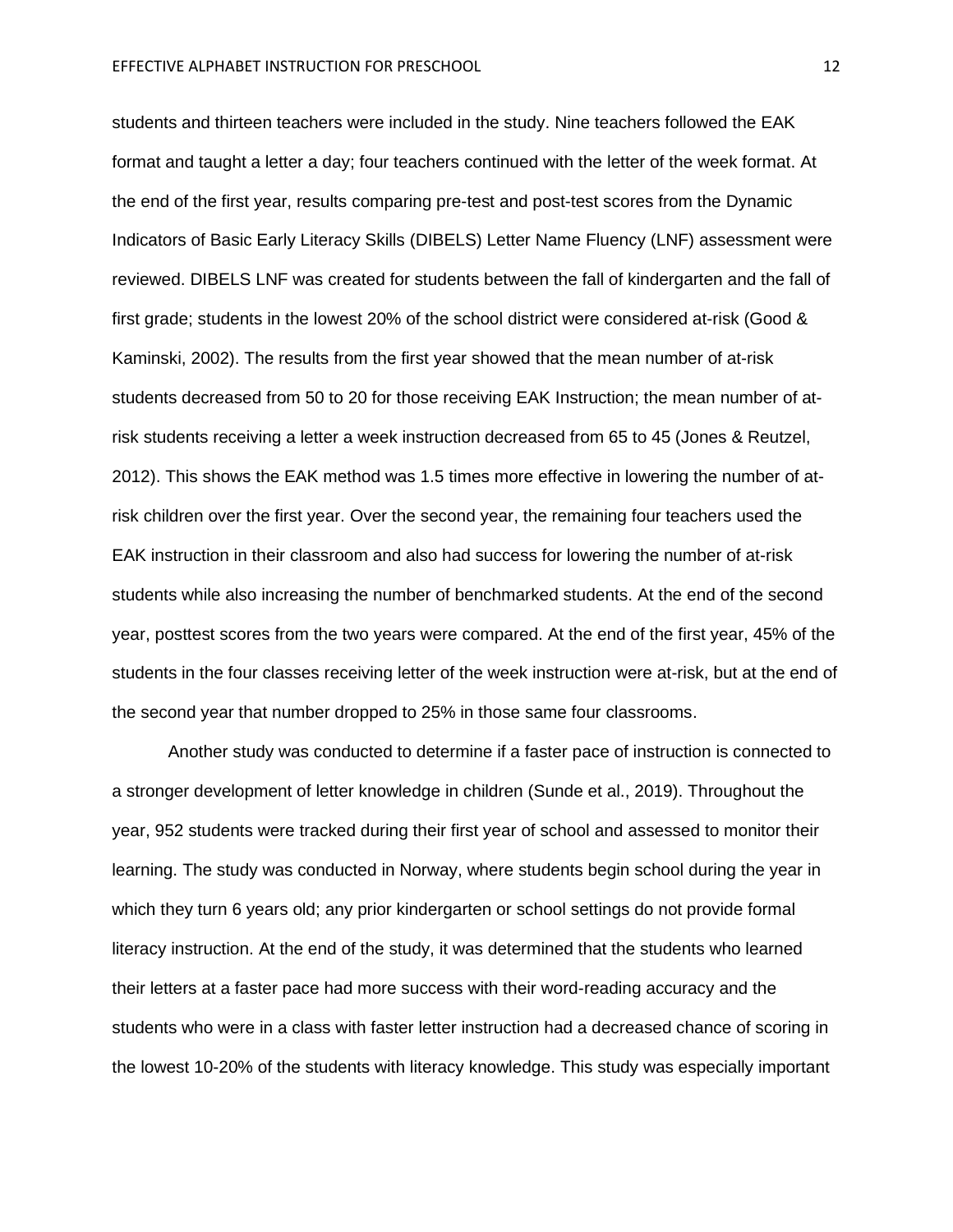for those students who began the year with lower letter knowledge as educators were able to focus on strategies that reinforced letter learning through the multiple cycles (Gerde, 2019).

Sunde & Lundetræ (2019) conducted another study to determine if a faster pace of letter instruction was associated with other teaching practices. During this study, 51 first grade teachers were provided surveys in December and June to determine how quickly letters were taught to students, time allotted for student reading and writing activities, the use of reading materials (leveled books and reading worksheets), and handwriting tasks. Of the educators surveyed, 27 of them taught the entire alphabet to their students by the end of December, and the other 24 completed alphabet instruction by the end of June. When looking at the data from the December survey, the educators who taught the entire alphabet by the end of December showed that less time was spent on worksheets, but there were no correlations for the other variables analyzed: time to read or write, leveled books, reading sheets, or handwriting. These surveys also reflected that more time was spent on daily alphabet instruction (more than the 10- 15 minutes recommended lesson time), and many teachers did not start writing or reading activities until the entire alphabet was taught. However, when the data was compared from the June survey it was evident that introducing the letters faster was correlated with more time to write, more use of leveled books, less time on handwriting and worksheets, and an increase of repeated lessons for students who needed more exposure to specific lessons.

As demonstrated in these studies, children who learned their alphabet at a faster pace than a letter a week resulted in higher letter knowledge by the time the children ended preschool (Gerde, 2019). When using a quickened pace, students can view the alphabet as a unit, compare and contrast features of letters, and use the entire alphabet in their learning and play instead of only a portion of letters throughout the majority of the year (Gerde, 2019).

#### **Review Cycles**

During letter of the week instruction, letters are reviewed often after being taught to the students and the letters learned at the beginning of the year are reviewed much more than the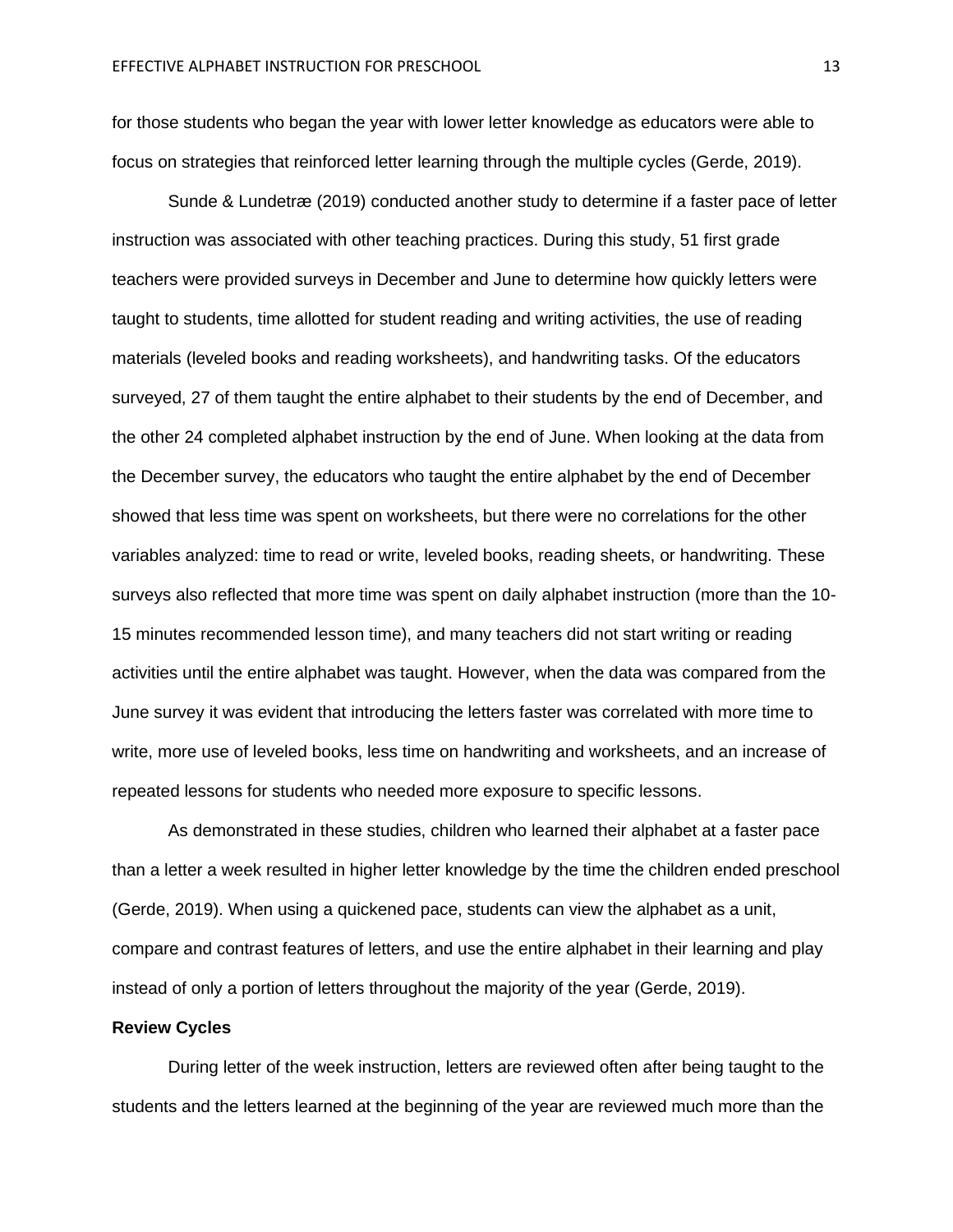letters learned at the end of the year (Sunde et al., 2019). Contrarily, when letters are taught at a faster pace the students will be exposed to all letters sooner; there will be additional time for review cycles and practice of all the letters (Sunde et al., 2019). By following this format, students are exposed to multiple cycles of review to help strengthen the students' alphabetic knowledge (Gerde, 2019; Reutzel, 2015). Instead of taking 26 weeks to cover the entire alphabet (which can be mid-March), a faster pace allows time for 6-7 alphabet cycles to be completed (Jones et al., 2013; McKay & Teale, 2015).

After the first cycle is completed, students are re-assessed to determine the letters mastered and those letters that require more attention. Once a student is comfortable with a letter and its sound, no more instruction is needed on that particular letter (McKay & Teale, 2015). Instead, focusing instruction on other letters or literacy activities will help that student continue to improve their literacy skills (Jones & Reutzel, 2012; Sunde et al., 2019). Since students start preschool with different alphabet knowledge and learn at different paces, there will be a large span of letter knowledge throughout a classroom (Stahl, 2014). Small group instruction will be the most beneficial to ensure students are getting the information they each need.

#### **Effective and Differentiated Small Group Lessons**

In classrooms learning a letter a week, the alphabet lessons are delivered to the whole class at once – everyone learns the same letter at the same time (Piasta, 2014). However, according to McKay & Teale (2015), small group instruction is more effective than both wholeclass learning and individual lessons. Differentiated small group lessons when teaching letter knowledge are more effective and efficient (Stahl, 2014). Instructing small groups of 2-5 students has been shown to be more beneficial than the other lesson size options in regard to early literacy development (Piasta, 2014). Teachers are able to achieve the best results from their students when they have small group lessons (Stahl, 2014). In a study conducted by Stanley & Finch (2018), students who learned in small-group settings learned an average of 15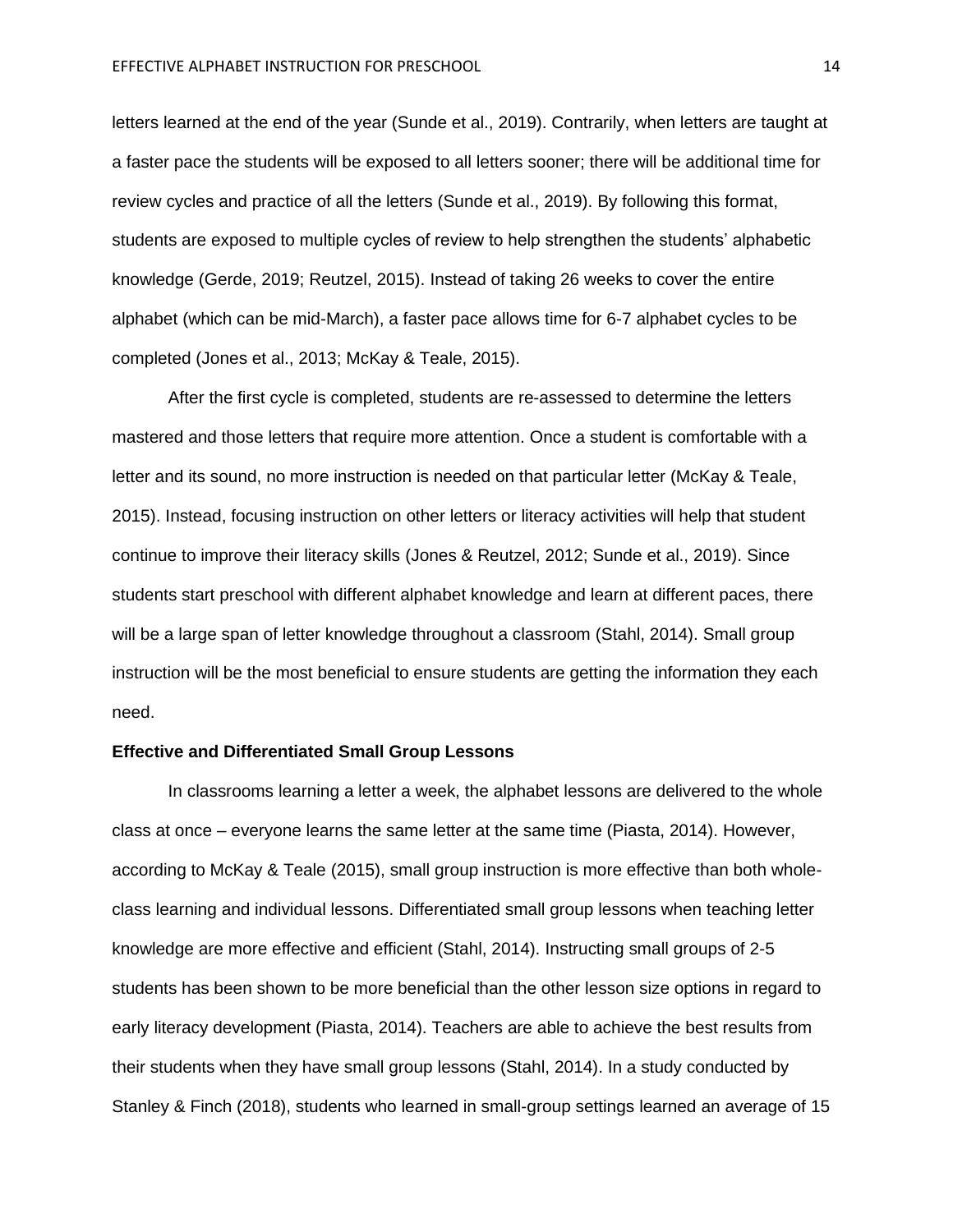more letters between the months of September and November. The small group setting affords teachers the opportunity to differentiate instruction to meet the needs of individual students (Piasta, 2014).

While differentiating based on children's previous knowledge is important, there are also other benefits to small group instruction. Not all children learn the same way; focusing on the different strengths and areas for improvement for small groups of students will help make more effective use of instructional time (Kaye & Lose, 2019). Small group learning helps students get the lessons they need to improve their literacy learning while also leaving whole-class lesson time available for other activities regarding the development of language and vocabulary (Piasta, 2014). In addition, teachers are able to create lessons for small groups of students based on developmentally appropriate practices and differentiated instruction (Piasta, 2014).

#### **Teaching Letter Names and Sounds**

Before starting school, young children are often introduced to the names of letters and not their sounds, especially in children songs and toys (Duke & Mesmer, 2019; Gerde, 2019; Huang et al., 2014). When teaching alphabet knowledge to preschool students, it is important to include both the letter names and sounds in lessons as this is most effective to a child's literacy development (Gerde, 2019; Gerde et al., 2019). According to the National Early Literacy Panel, one of the factors that impacts reading development is the ability to identify letter names and sounds (Stanley & Finch, 2018). While learning letter sounds, students are better able to understand the alphabetic principle (Huang et al., 2014). In addition, letter sounds are more applicable to literacy skills such as spelling and word decoding (Roberts et al., 2018). Students have an advantage when there is detailed instruction about the connection between sounds and printed letters as this mapping of sounds to letters helps children learn to decode words and to eventually read fluently (Gerde, 2019; Huang et al., 2014). Due to the importance of letter sounds in the reading process, students who struggle to learn this information are more likely to have literacy delays and are at a higher risk for reading and writing difficulties as they age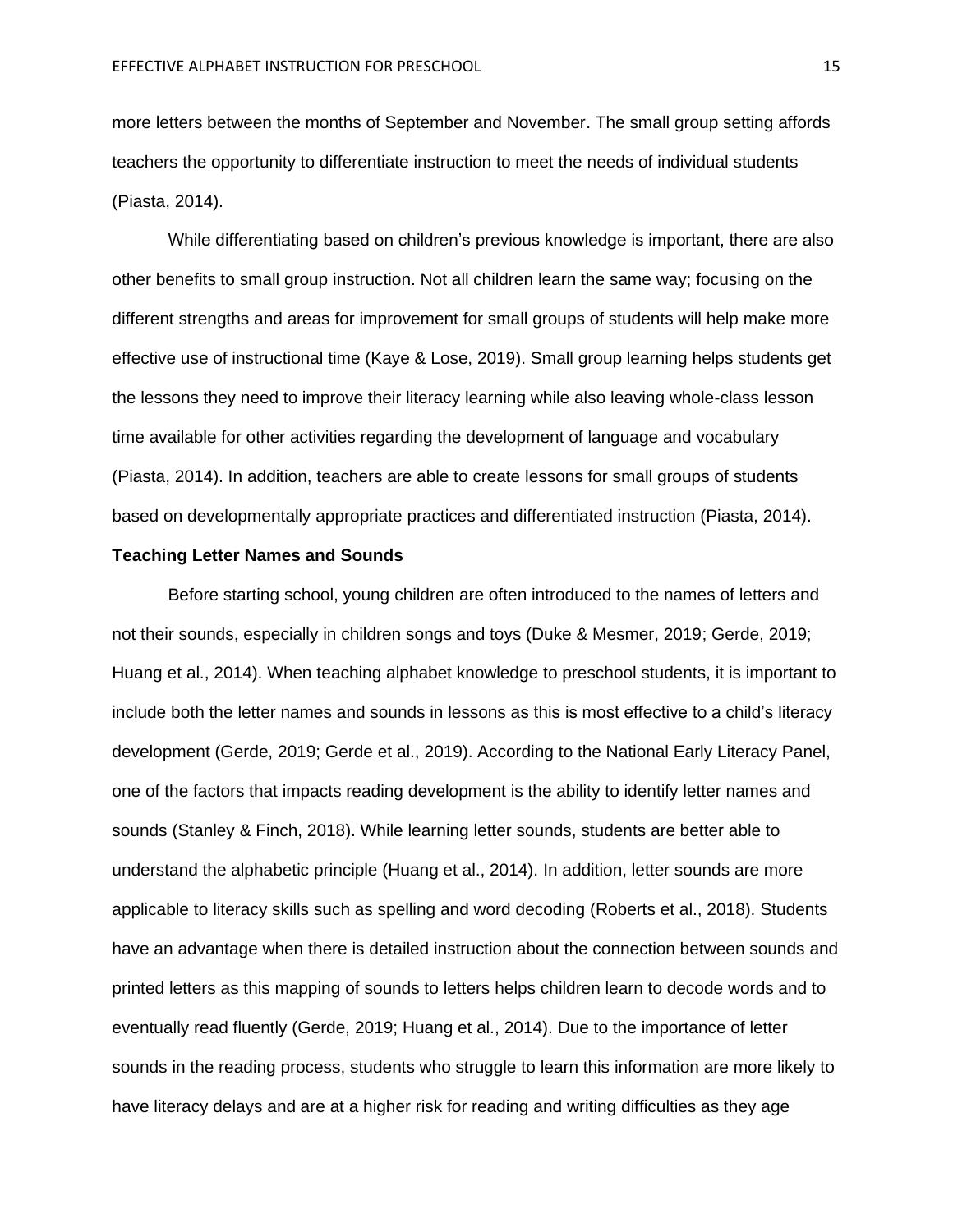(Huang et al., 2014, McKay & Teale, 2015). A benefit to teaching the names and sounds together is that knowing letter names can help students learn and remember letter sounds, especially if the letter name contains the sound in it - for example, the letter B makes the /b/ sound in its name (Cassano & Dougherty, 2018).

While young students are more likely to know the names of letters in their own name, this does not apply to letter sounds (Huang et al., 2014). Letter names are often taught at home to students before they start school but letter sounds are typically omitted from this learning (Gerde, 2019; Huang et al., 2014). Treiman and Broderick (1998) conducted two studies to determine the correlation between the letters in a student's name and letter names/sounds. In the first study, a total of 420 students ranging between preschool through first grade were assessed for letter name and letter sound knowledge, then the results were calculated based on the letters in each child's name. After the study was completed, the results showed that students knew the beginning initial in their first name more than knowing other letters in their first name, letter sounds, or the first letter in their last name. The exception to these findings is regarding the first initial in their name - children are more likely to know the letter sound of this letter when the sound in the name is similar to the sound of the letter name (Stahl, 2014). An example is that the /j/ sound will be easier for a student named Jennifer to learn than Juan (Stahl, 2014).

In the second study, data was collected on forty-seven students whose name began with the letters D, J, K, M, R, or S (Treiman & Broderick, 1998). Each child was worked with individually and was asked for the letter name and letter sound for each of the six letters. The purpose of this study was to determine if each student knew the first letter of their own name more often than other letters that are not the first letter in their name. The results show that these students know their initial letter more than the other letters during activities such as writing letters and naming the letters. However, this own-name advantage did not apply during activities where the students needed to provide the sounds of letters (Treiman & Broderick, 1998).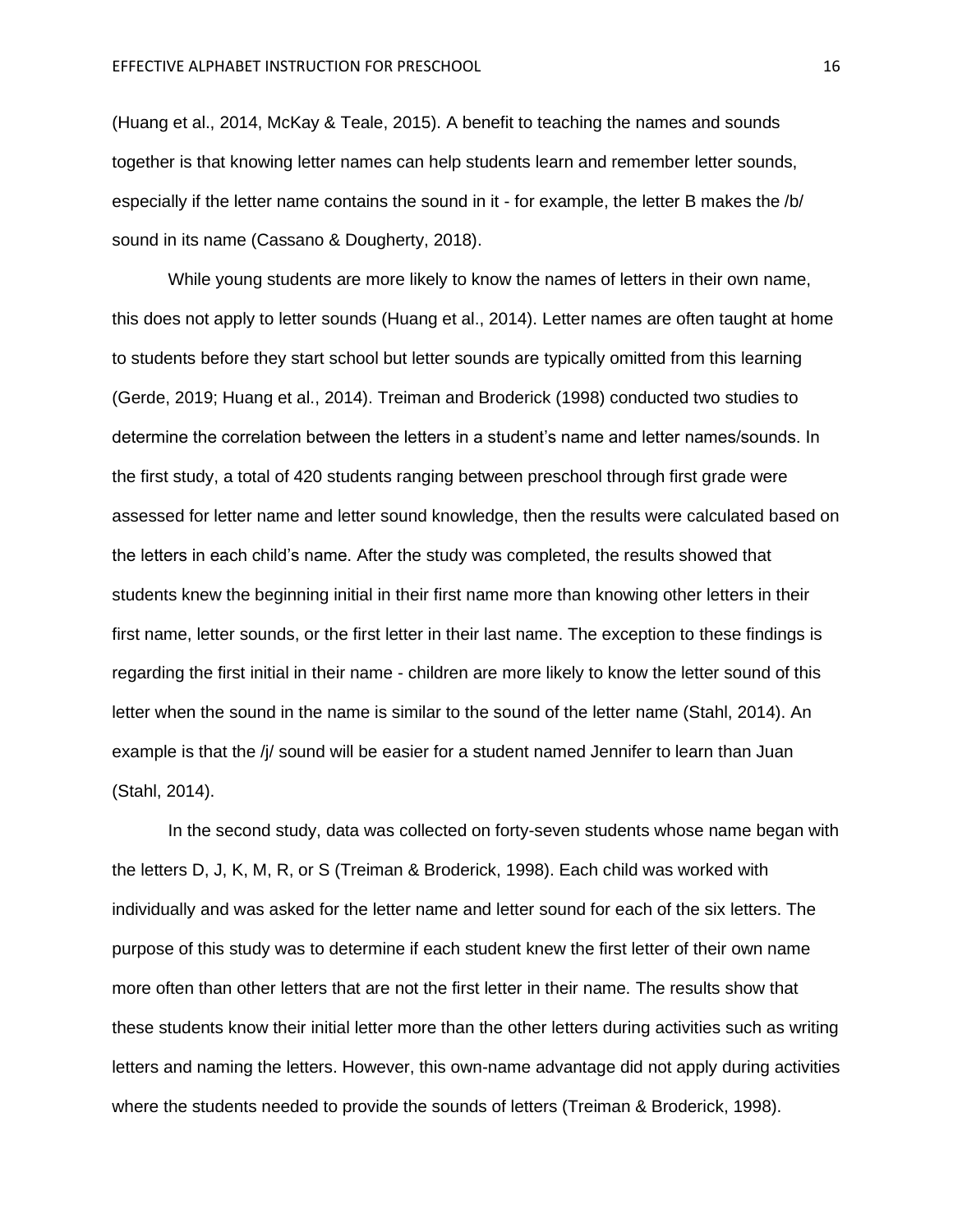Piasta, Purpura, and Wagner (2010) conducted a study to determine if students benefited more from alphabet instruction when lessons were introduced as letter names only or letter and sounds. Over a period of nine weeks students were divided into random groups, assessed, and taught in short (15 minute) small group lessons. At the end of the study it was concluded that the students receiving letter name and sound instruction had the largest gains in their alphabet learning. Within the nine-week period in which the study was completed, students receiving the letter name and sound instruction learned two letters more than the letter sound only group. While an additional two letters learned may not seem like a large improvement, remember that growth was just over nine weeks and year-long growth may increase.

In a study conducted by Kim, Petscher, Foorman, & Zhou (2010), 653 kindergarten students were assessed to determine if letter name knowledge affected the learning of letter sounds. As a result of the study, it was determined that letter names help provide clues for the sound a letter makes and letter sound knowledge was dependent on letter name knowledge. The probability of knowing letter sounds raised from 4% when the letter name was unknown to 63% when the letter name was known.

#### **Uppercase and Lowercase Letters**

Many preschool educators initially teach uppercase letters to their students, but it is also important for students to recognize lowercase letters as most texts are created by lowercase letters (Huang & Invernizzi, 2014; Jones et al., 2013). It is estimated that lowercase letters appear in print approximately seventeen times more than uppercase letters (Huang & Invernizzi, 2014). Children use their knowledge of uppercase letters to learn lowercase letters (Jones & Reutzel, 2012). When students know the uppercase of a letter, they are sixteen times more likely to know the lowercase of the same letter (McKay & Teale, 2015).

Lowercase letters can be more difficult to learn due to similarities in visual features (Kaye & Lose, 2015). Letters such as C, K, O, S, V, W, and Z look the same as uppercase and lowercase letters so those are typically the easiest for students to learn (Cassano & Dougherty,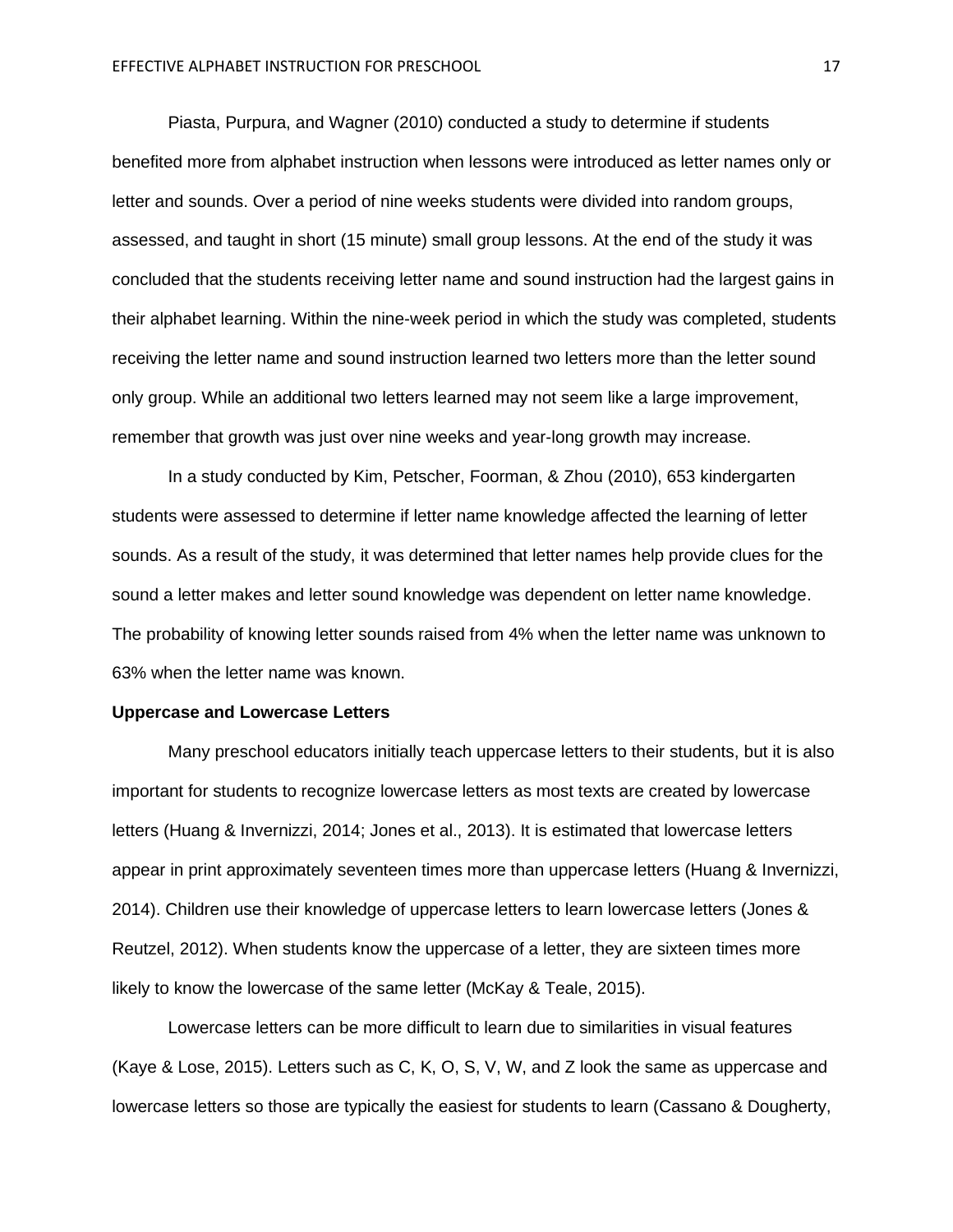2018). Letters that have different features when comparing the lowercase to the uppercase (such as B and G) are harder to learn (Cassano & Dougherty, 2018). Lowercase letters b, d, p, and q are mirror images are more difficult for students to master (Cassano & Dougherty, 2018). Other lowercase letters that can be challenging due to similarities are a/o, h/n, r/n, i/j, v/w, and y/v (Kaye & Lose, 2015). Students need to learn to follow the left to right reading pattern to ensure they are able to distinguish between different letters (Kaye & Lose, 2015).

#### **Order of Letter Instruction**

Research has been conducted over the years to determine the most effective order to teach the alphabet to young children while remembering that some letters are easier to learn and others are more difficult (Stahl et al., 2019). There is not a clearly defined order in which letters should be taught or a method that is the most effective (McKay & Teale, 2015; Titus, 2017). However, there are several letter-order sequences that have been tested and shown to be beneficial while acknowledging that the needs of students will vary annually. Own-name advantage, alphabetical order, letter frequency, and letter-sound relationships are all sequences that can be effective to follow (Jones et al., 2013).

#### **Own Name Advantage**

When introducing letters to preschool students it is important to teach the letters in the students' name first, often called the own name advantage strategy (Stahl, 2014). Children have more success with identifying uppercase letters if the letters are in their own name or nickname (McKay & Teale, 2015; Piasta, 2014). These letters are easier for children to learn because they are meaningful, children have an emotional attachment to them, and children tend to see their name written out on labels much more than other words (Cassano & Dougherty, 2018; Huang & Invernizzi, 2014; Justice et al., 2006). In a 2006 study to determine the best ways to teach uppercase letters to preschool students it was determined that children are 1.5 times more likely to know the letters in their first name as compared to other letters in the alphabet (Cassano & Dougherty, 2018; Justice et al., 2006).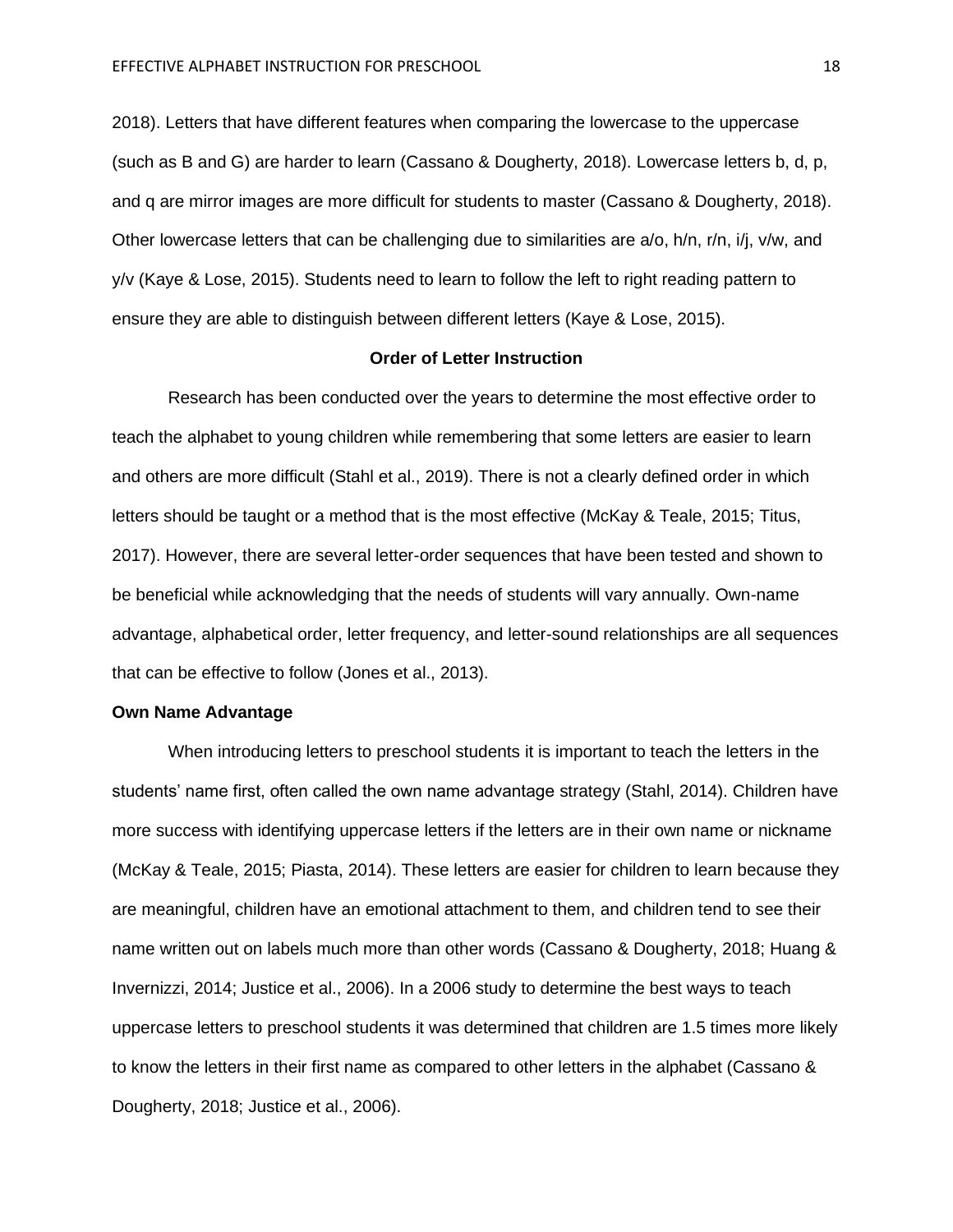While a child is more likely to recognize the letters in their first name, this is even more true for their first initial (Piasta, 2014). Research shows that young children learn how to name and print the initial letter in their name before any other letter in the alphabet (Jones et al., 2013) Students tend to claim ownership over this particular letter as there is frequent exposure and personal connection (Heilmann et al., 2018; Kaye & Lose, 2015). Studies show that four-yearold students are eleven times more likely to know the initial letter in their own name than a letter not in their name at all (Justice et al., 2006; Stahl, 2014). This advantage typically applies only to a child's first name since that is the name that is typically practiced and more visible (on labels and nametags, for example); last names do not follow the same trend (Justice et al., 2006).

#### **Alphabetic Order Effect**

For the second cycle through the alphabet it is beneficial to focus on the alphabetic order effect (Reutzel, 2015). Children are often exposed to letters in alphabetical order through songs and books with the beginning letters of the alphabet receiving the most attention (Jones & Reutzel, 2012). Letters are taught in alphabetical order as studies have shown that the beginning letters (A, B, C) and the ending letters (X, Y, Z) are the most familiar (Stahl, 2014) when compared to the letters in the middle of the alphabet (Reutzel, 2015). Other research shows the earlier letters (A, B, C) are more likely to be known than the letters later in the alphabet (X, Y, Z; Justice et al., 2006). When studying the effects of letter order it was shown that students were 1.02 times more likely to know a letter that is one earlier in the alphabet, so letter L is known more than M (Justice et al., 2006).

#### **Letter-Frequency Effect**

When looking at text and environmental print, some letters appear much more than other letters in words (Piasta, 2014). Letters that appear more often in printed materials are often learned faster and easier than other letters (Reutzel, 2015). As a result, the letter-frequency effect focuses on the letters that are the least exposed in print and text (Jones et al., 2013).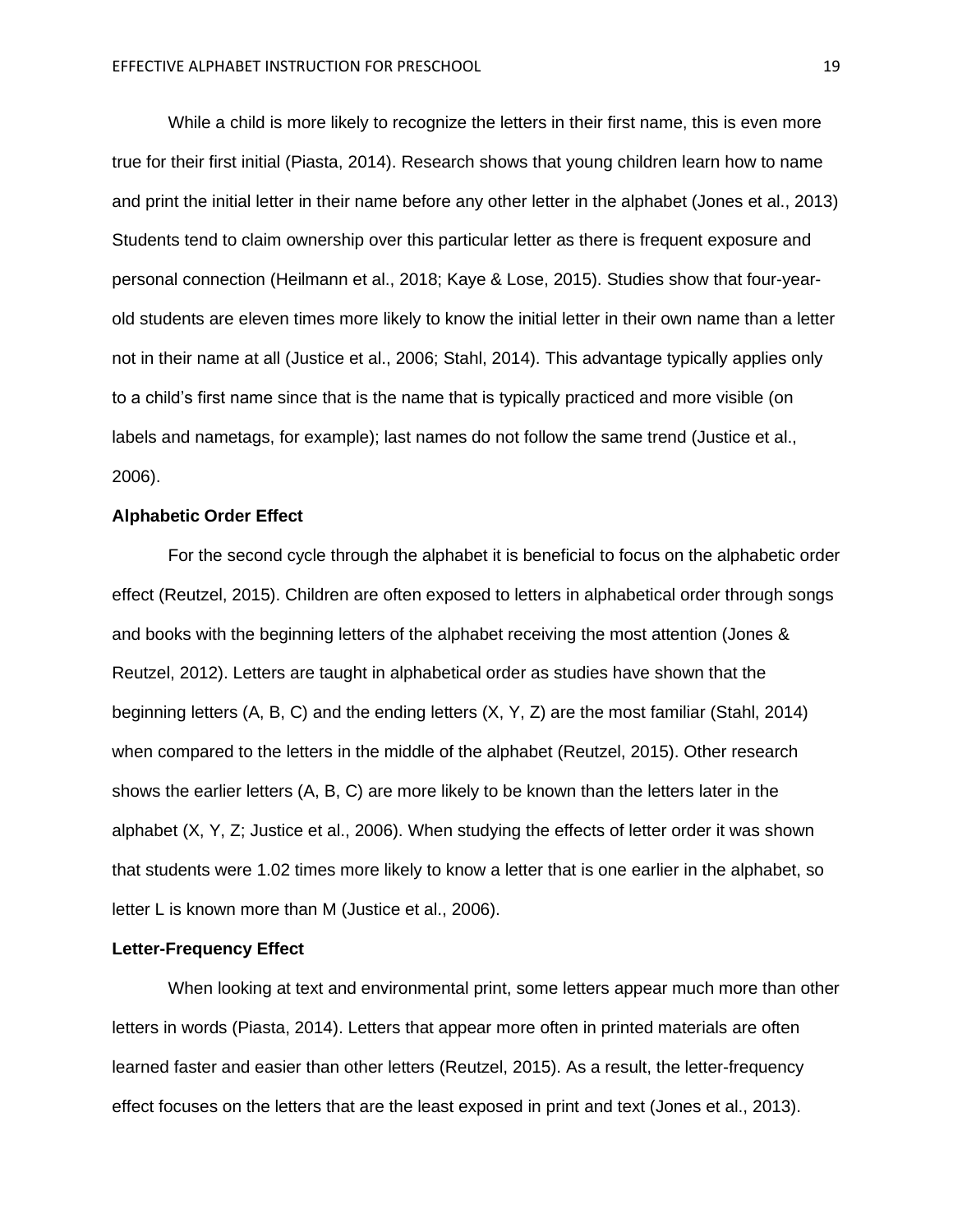Some of the letters (such as Q, W, and Y) that are harder for students to learn based on their pronunciation are also less seen in print, which creates more of a challenge for students to learn them (Jones et al., 2013).

#### **Letter-name pronunciation effect**

The letter-name pronunciation effect focuses on the connection between letter names and letter sounds (Huang et al., 2014). Children learn a sound easier when a letter sound is heard as the letter's name is pronounced (Reutzel, 2015; Stahl, 2014). Students are more likely to remember letters when their sound and name coincide (such as B, M, and P; Gerde et al., 2019).

There are three different methods in which letter sounds are created, and these are a factor in the simplicity in learning the letter names (Jones & Reutzel, 2012). First is when the sound that the letter represents is at the beginning of the letter name (Cassano & Dougherty, 2018). Letters that follow this CV (consonant-vowel) pattern where the sound comes first and is followed by a vowel are the letters B, D, J, K, P, T, V, and Z (Block & Duke, 2015; Huang et al., 2014). The second method is considered the VC (vowel-consonant) pattern, where the letter sound comes second in the name (Piasta, 2014). Examples of these letters are F, L, M, N, R, S, and X (Block & Duke, 2015; Huang et al., 2014). The last set of letters is different from the first two as there is no association between the letter names and its sound (Stahl, 2014). The letters H, Q, W, and Y have no association as mentioned and the letters C, G, and S have more than one sound (Jones et al., 2013). Due to the differences within these letters, they are more difficult for students to learn (Stahl, 2014).

Several studies have provided different insight on which letters children learn faster (Jones et al., 2013). In the previously mentioned study by Treiman & Broderick (1998), students were assessed on six letters to determine if they knew the first initial of their first name more than the other letters. While students did know their first initial the most, the study also showed that students tended to know the CV letters the best, followed by VC letters, and then the no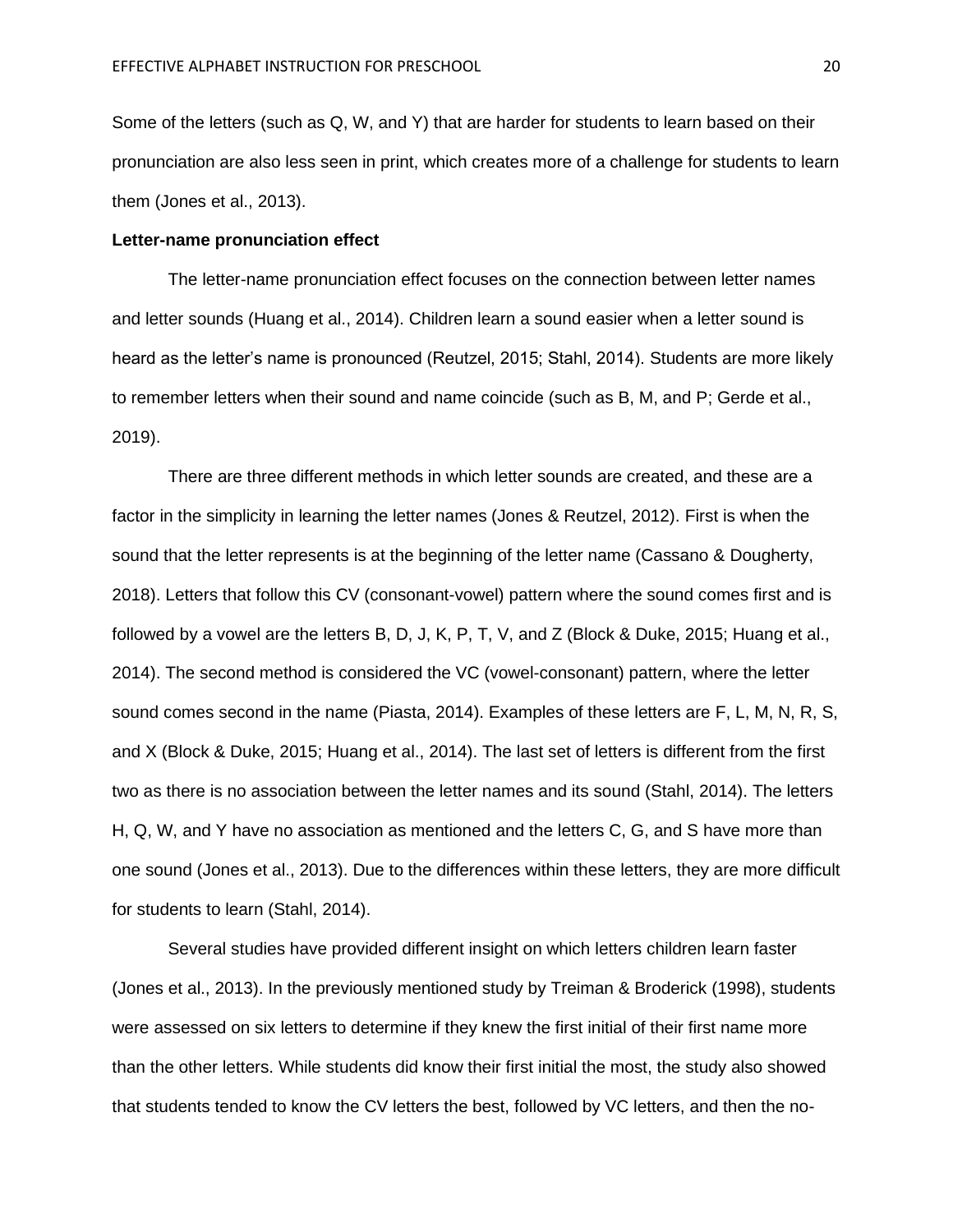association letters when asked to provide letter names. Research has often shown that children learn the CV letters first (Cassano & Dougherty, 2018; Huang et al., 2014; Piasta, 2014). However, there is not consistent research on if VC letters are consistently proven to be learned faster than no-association letters (Huang et al., 2014). Some research states that both VC and CV letters are learned before no-association letters (Cassano & Dougherty, 2018; Jones et al., 2013); other studies show that VC letters are not learned beforehand (Huang et al., 2014). Due to the research that CV letters are easier for students to learn, it is beneficial to start teaching those letters first (Huang et al., 2014).

#### **Assessments**

To provide the best instruction, it is imperative to determine which letters and sounds each student already knows (Gerde, 2019). Students start preschool with a large range of existing alphabet knowledge, both with the number of letters they know and the specific letters known (Gerde, 2019). Preschool teachers are encouraged to use assessment results to plan small-group activities with students to support the needs of all students and not follow a onesize-fits all approach (Piasta, 2014). On-going assessments throughout the school year should be utilized to monitor instruction and the groups of students (Jones & Reutzel, 2012).

A selection of alphabet assessments are available to teachers, but most require students to be tested on all 26 uppercase letters and lowercase letters (Tortorelli et al., 2017). While these assessments are very thorough and provide exact details on what each student knows, they are also very time-consuming and must be completed individually with each student (Tortorelli et al., 2017). The most beneficial assessments are those that can be administered quickly and repeatedly to gauge knowledge (Gerde, 2019).

The Quick Letter Name Knowledge (Q-LNK) assessment was developed to quickly assess the alphabet knowledge for each student (Tortorelli et al., 2017). To develop this assessment, data was gathered from a previous study in which 1,113 students were tested on uppercase and lowercase letters to determine which letters are the easiest and most difficult for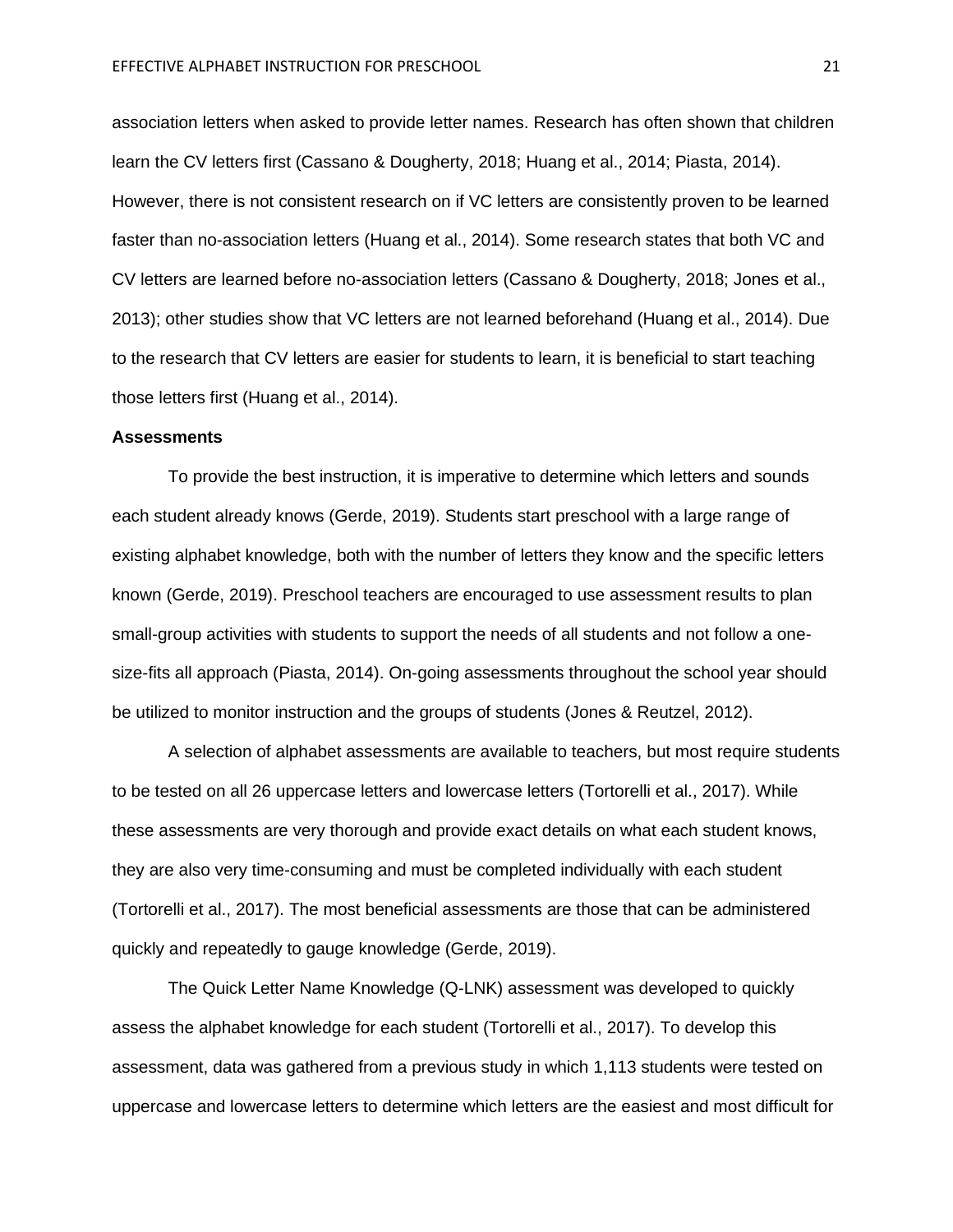students (Bowles et al., 2014). Based off this data, six different assessment forms were createdeach containing eight letters (a mixture of uppercase and lowercase) with varying levels of letter difficulty (Tortorelli et al., 2017). When using one of the forms with a student, interpretations are provided for what the score means. For example, if a student knows 1 letter on the form it is expected they would know 6-7 letters of the alphabet; if they know 6 form letters they could know 36-40 letters (Tortorelli et al., 2017). While this assessment does not provide exact alphabet knowledge, it does allow teachers to determine which children know the most letters, who are in the beginning and middle of the letter development, and the growth throughout the year (Gerde, 2019).

#### **Conclusion**

A lack of early skills and literacy achievement has a long-lasting impact on both students and society (Children's Reading Foundation, 2020). Early childhood letter knowledge is correlated to reading skills in students between the ages of kindergarten through  $2<sup>nd</sup>$  grade and continues to impact literacy achievement even longer (Gerde et al., 2019). Due to the future implications of early literacy skills, it is important that preschool students are receiving highquality instruction and engaging with print (Casbergue, 2017).

Throughout this literature review, research was shared to help provide guidance and suggestions on the best literacy instruction possible. While a letter of the week instruction is popular in preschool and kindergarten classrooms, it is unlikely that children will learn the entire alphabet from one week-long exposure to each letter and only one cycle through the alphabet (Jones et al., 2013). Alternatively, teaching one letter per day allows the entire alphabet to be learned within 26 days and there is time to cycle through the alphabet 6-7 times during a school year (Jones et al., 2012).

During these cycles of alphabet instruction, assessments should be used to determine what the students already know and letters that need additional attention (Gerde, 2019). Assessments such as the Q-LNK test only eight letters at a time but due to the varying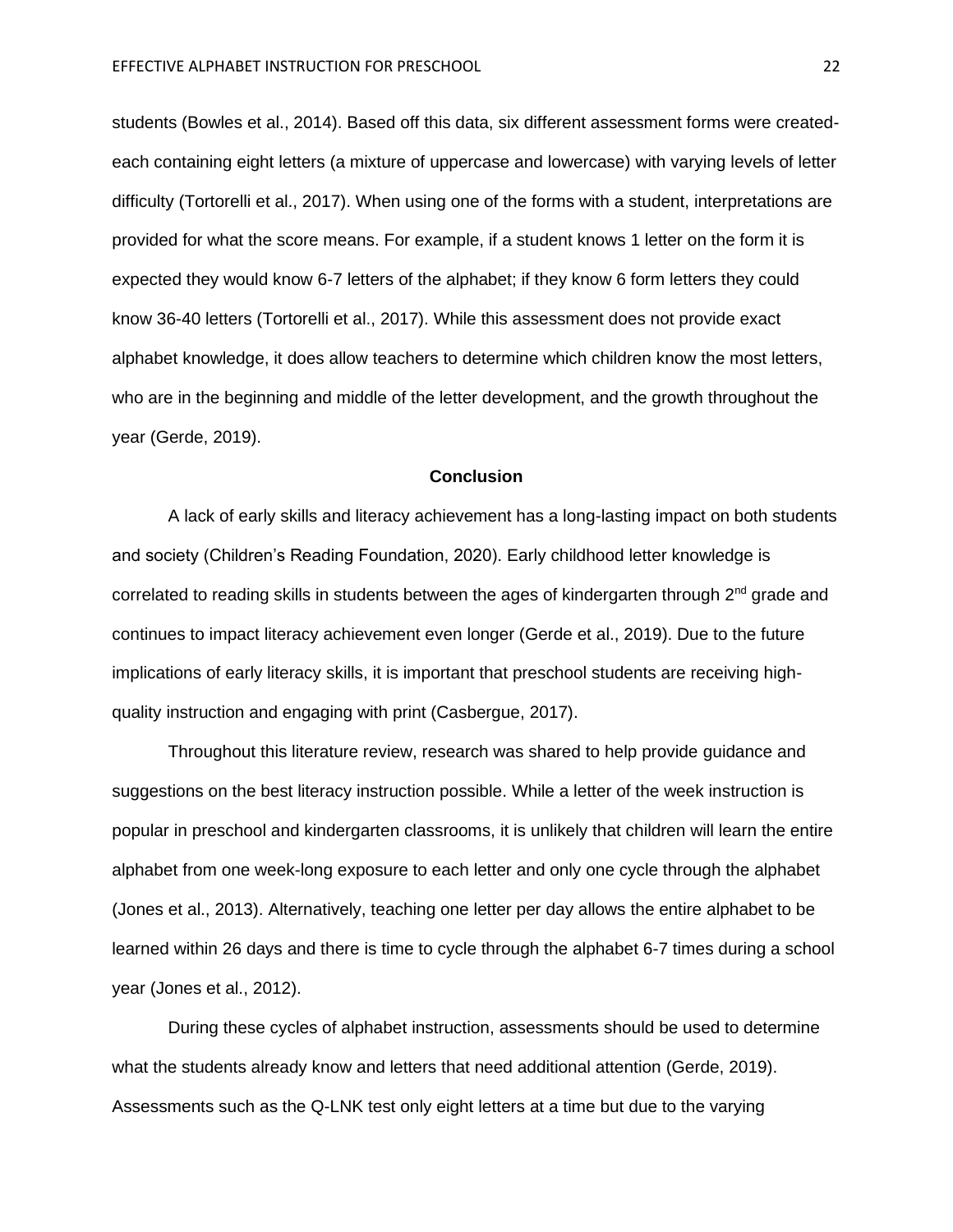difficulties of the letters on each test, results can be used to estimate how many letters a student knows within the alphabet (Tortorelli et al., 2017). To meet the needs of the students, smallgroup instruction of 2-5 students is the most beneficial (Piasta, 2014). When first introducing letters to children, focus on the letters in the child's name as these are the easiest letters to learn (Reutzel, 2015). Future cycles can have letters introduced in different orders; letterfrequency, alphabetical order, and letter-name/letter-sound relationships are all proven and popular orders that can be used (Jones et al., 2012).

Maximizing alphabet knowledge in a preschool classroom will help set a child up for literacy success in their future, both over the next few years and in regard to college graduation rates and beyond (Children's Reading Foundation, 2020). Utilizing the Enhanced Alphabet Knowledge instruction may help increase the alphabet knowledge success for preschool students, and also decrease future literacy struggles (Jones et al., 2012).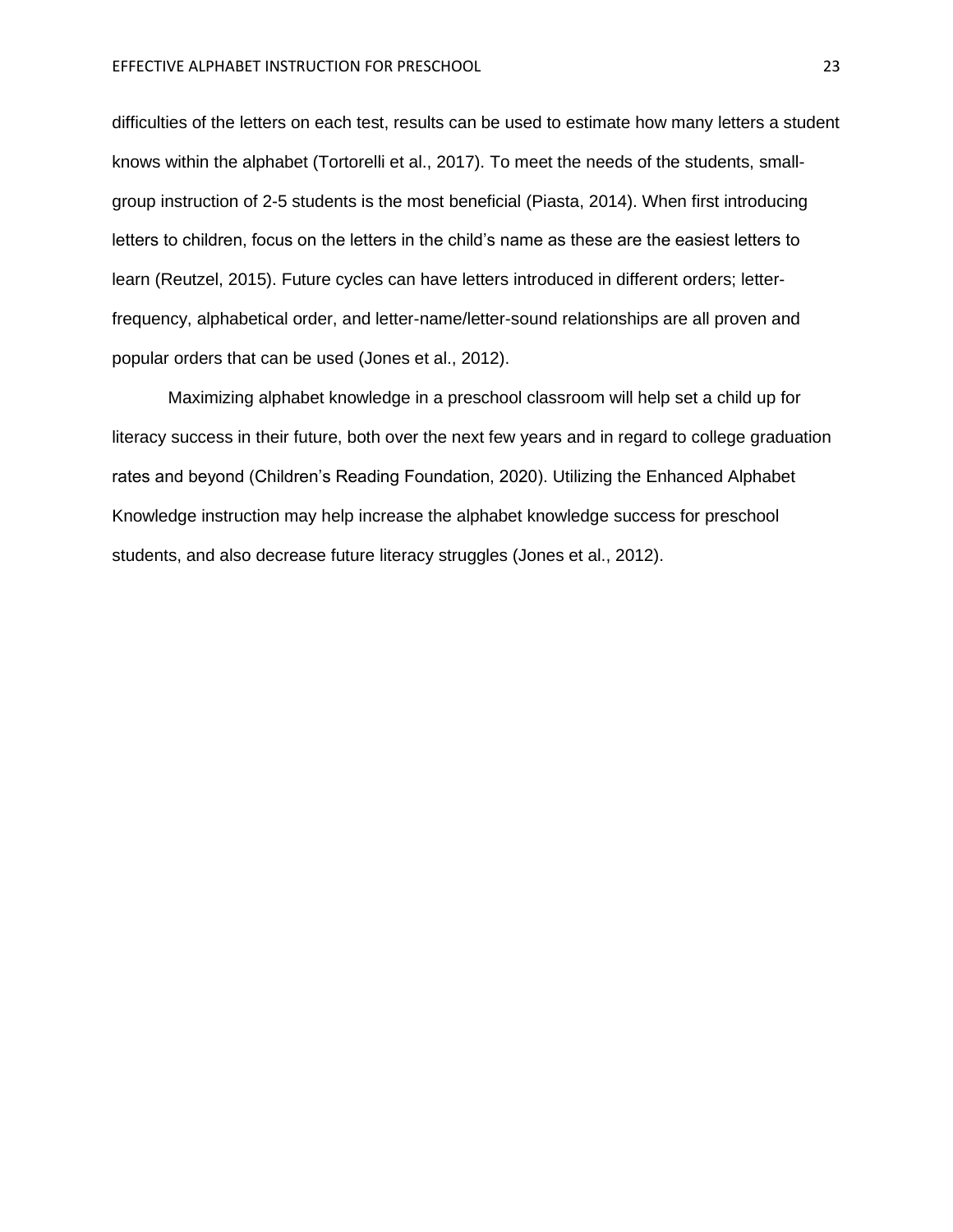#### **References**

Bilodeau, K. (2012). Hands-on strategies to help assist children in letter formation and letter recognition. *Education Masters*.

https://fisherpub.sjfc.edu/cgi/viewcontent.cgi?article=1223&context=education\_ETD\_mast ers

- Block, M. K., & Duke, N. K. (2015). Preschool through grade 3: Letter names can cause confusion and other things to know about letter-sound relationships. *Young Children*, *70*(1), 84–91.
- Bowles, R. P., Pentimonti, J. M., Gerde, H. K., & Montroy, J. J. (2014). Item response analysis of uppercase and lowercase letter name knowledge. *Journal of Psychoeducational Assessment*, *32*(2), 146–156.
- Casbergue, R. M. (2017). Ready for kindergarten? Rethinking early literacy in the common core era. *The Reading Teacher*, *70*(6), 643–648.
- Cassano, C. M., & Dougherty, S. M. (Eds.). (2018). *Pivotal research in early literacy: Foundational studies and current practices*. Retrieved from https://ebookcentralproquest-com.ezproxy.nwciowa.edu
- Children's Reading Foundation. (2020). *Why early learning matters. https://www.readingfoundation.org/early-learning*
- Duke, N. K., & Mesmer, H. A. E. (2019). Phonics faux pas: Avoiding instructional missteps in teaching letter-sound relationships. *American Educator*, *42*(4), 12–16.
- Fielding, L.D., Maidment, J., Anderson, C. N. K. (2019, January). *The impact on future academic* a*chievement*. The Children's Reading Foundation https://www.readingfoundation.org/download/J6F1O3
- Gerde, H. K. (2019). Current practices for teaching letter and letter sound knowledge in preschool including strategies for improving instruction in these areas. *NHSA Dialog*, *22*(2).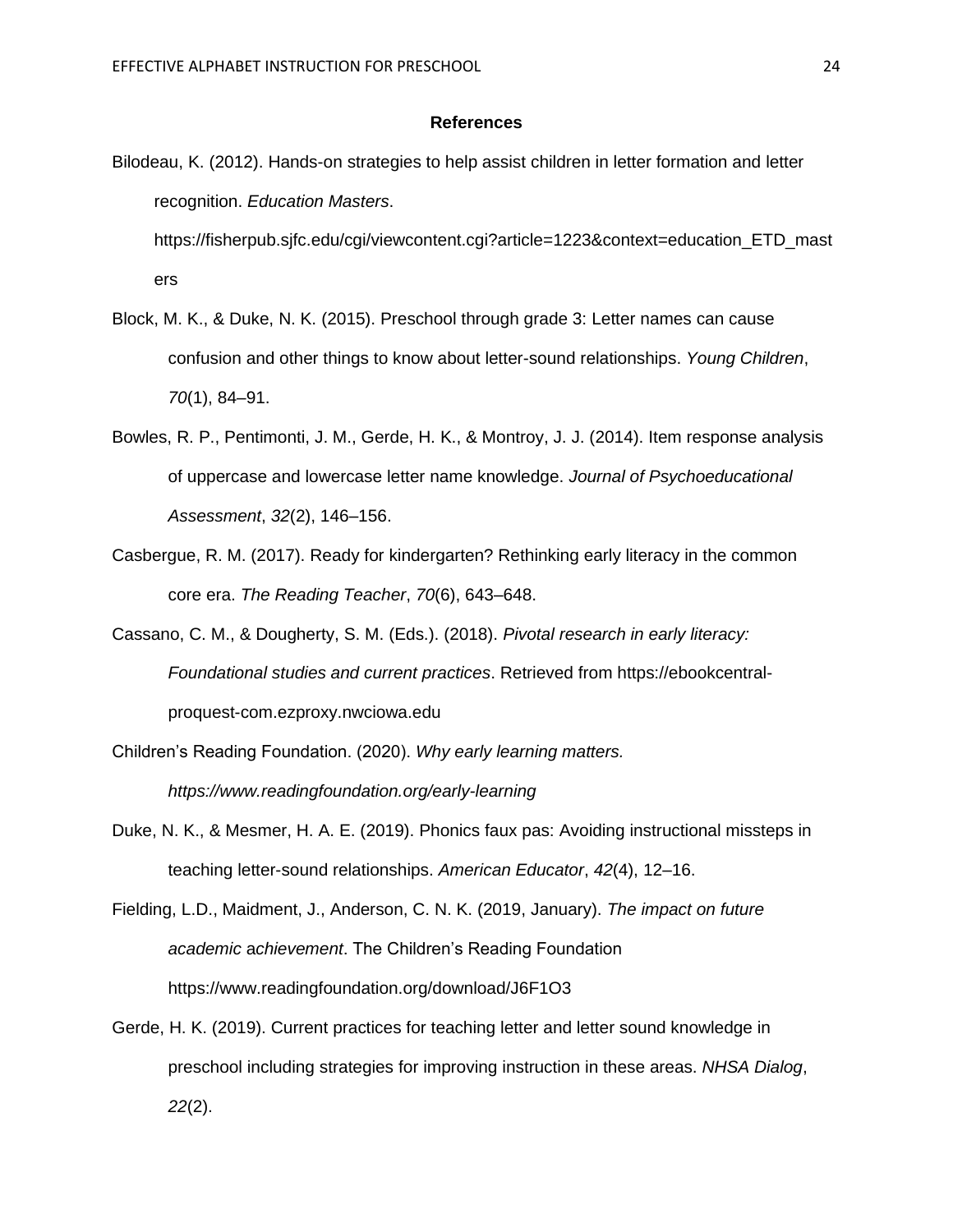- Gerde, H. K., Skibbe, L.E., Goetsch, M., & Douglas, S. N. (2019). Head start teachers' beliefs and reported practices for letter knowledge. *Psychology.*
- Good, R.H., & Kaminski, R. A. (Eds.). (2002). Dynamic indicators of basic early literacy skills (6th ed.). Eugene, OR: Institute for the Development of Educational Achievement. http://dibels.uoregon.edu/
- Heilmann, J. J., Moyle, M. J., & Rueden, A. M. (2018). Using alphabet knowledge to track the emergent literacy skills of children in head start. *Topics in Early Childhood Special Education*, *38*(2), 118–128.
- Huang, F. L., & Invernizzi, M. A. (2014). Factors associated with lowercase alphabet naming in kindergarteners. *Applied Psycholinguistics, 35*(6), 943-968.
- Huang, F. L., Tortorelli, L. S., & Invernizzi, M. A. (2014). An investigation of factors associated with letter-sound knowledge at kindergarten entry. *Early Childhood Research Quarterly*, *29*(2), 182–192.
- Jones, C. D., Clark, S. K., & Reutzel, D. R. (2013). Enhancing alphabet knowledge instruction: Research implications and practical strategies for early childhood educators. *Early Childhood Education Journal*, *41*(2), 81–89.
- Jones, C. D., & Reutzel, D. R. (2012). Enhanced alphabet knowledge instruction: exploring a change of frequency, focus, and distributed cycles of review. *Reading Psychology*, *33*(5), 448–464.
- Justice, L. M., Pence, K., Bowles, R. B., & Wiggins, A. (2006). An investigation of four hypotheses concerning the order by which 4-year-old children learn the alphabet letters. Early Childhood Research Quarterly, 21, 374– 389.
- Kaye, E. L., & Lose, M. K. (2019). As easy as abc? Teaching and learning about letters in early literacy. *The Reading Teacher*, *72*(5).
- Kaye, E.L., & Lose, M. K. (2015). More than abcs: Letter knowledge and the development of a literacy processing system. *The Journal of Reading Recovery*, 15(1), 5– 20. 599–610.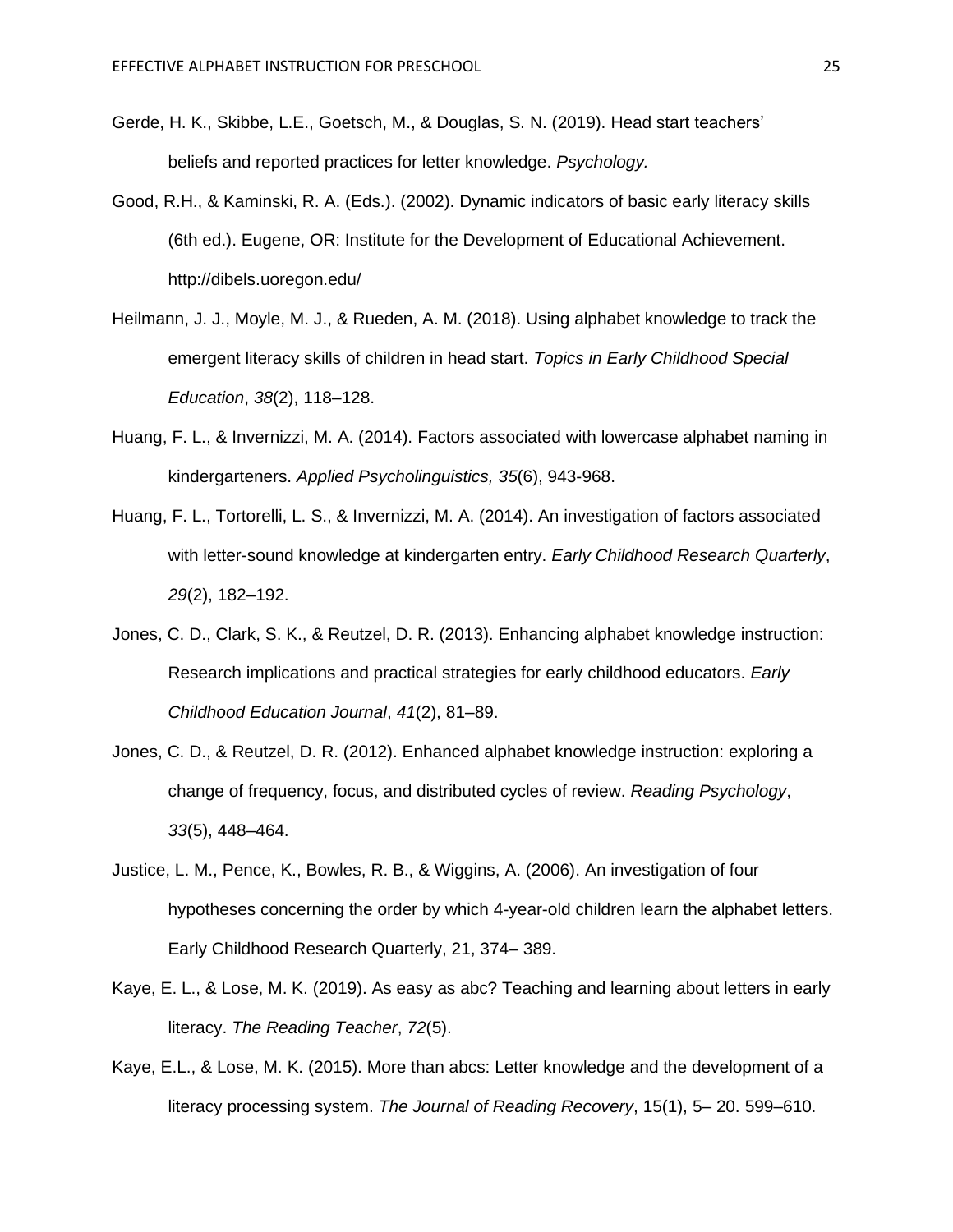Kids Count. (2010). Early warning! Why reading by the end of third grade matters. *Annie E. Casey Foundation.*

*https://www.ccf.ny.gov/files/9013/8262/2751/AECFReporReadingGrade3.pdf*

- Kim, Y.-S., Petscher, Y., Foorman, B. R., & Zhou, C. (2010). The contributions of phonological awareness and letter-name knowledge to letter-sound acquisition--a cross-classified multilevel model approach. *Journal of Educational Psychology*, *102*(2), 313–326.
- McKay, R., & Teale, W. H. (2015). *No more teaching a letter a week* (Ser. Not this, but that). Heinemann.

Nation's Report Card. (2019). *National achievement level results.*

https://www.nationsreportcard.gov/reading/nation/achievement/?grade=4

- National Early Literacy Panel. (2008). *Developing early literacy: Report of the national early literacy panel.* Washington DC: National Institute for Literacy. https://lincs.ed.gov/publications/pdf/NELPReport09.pdf
- Piasta, S. B. (2016). Current understandings of what works to support the development of emergent literacy in early childhood classrooms. *Child Development Perspectives*, *10*(4), 234–239.
- Piasta, S. B. (2014). Moving to assessment-guided differentiated instruction to support young children's alphabet knowledge. *The Reading Teacher*, *68*(3), 202–211.
- Piasta, S. B., Petscher, Y., & Justice, L. M. (2012). How many letters should preschoolers in public programs know? The diagnostic efficiency of various preschool letter-naming benchmarks for predicting first-grade literacy achievement. *Journal of educational psychology*, *104*(4), 954–958. https://www.ncbi.nlm.nih.gov/pmc/articles/PMC4557803/
- Piasta, S. B., Purpura, D. J., & Wagner, R. K. (2010). Fostering alphabet knowledge development: A comparison of two instructional approaches. *Reading and Writing, 23*(6), 607-626.

Piasta, S. B., & Wagner, R. K. (2010). Developing early literacy skills: A meta-analysis of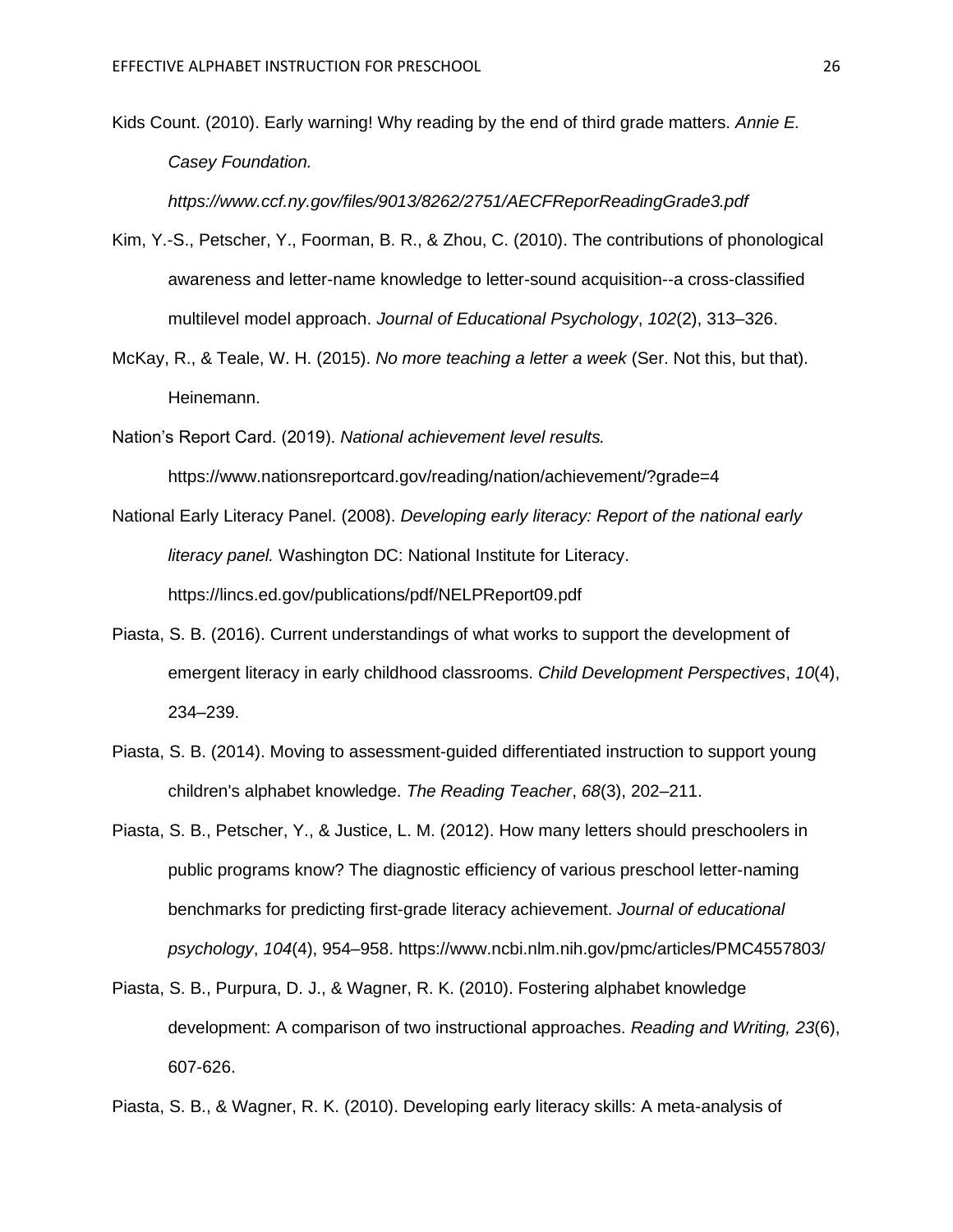alphabet learning and instruction. *Reading Research Quarterly, 45*(1), 8-38.

- Reutzel, D. R. (2015). Early literacy research: findings primary-grade teachers will want to know. *The Reading Teacher*, *69*(1), 14–24.
- Reutzel, D. R. (1992). Breaking the letter-a-week tradition. *Childhood Education, 69*(1), 20.
- Richard, J. (2018). *Implementing Class-wide Matching to Sample Instruction in Preschool Classrooms to Teach Early Literacy Skills.* (Electronic Thesis or Dissertation). Retrieved from https://etd.ohiolink.edu/
- Roberts, T. A., Vadasy, P. F., & Sanders, E. A. (2018). Preschoolers' alphabet learning: Letter name and sound instruction, cognitive processes, and english proficiency. *Early Childhood Research Quarterly*. https://files.eric.ed.gov/fulltext/ED583491.pdf

Stahl, K. A. D. (2014). New insights about letter learning. *Reading Teacher*, 68(4), 261–265.

Stahl, K. A. D., Flanigan, K., & McKenna, M. C. (2019). *Assessment for reading instruction, fourth edition*. Retrieved from https://ebookcentral-proquest-com.ezproxy.nwciowa.edu

Stanley, L. & Finch, M. (2018). Instructional strategies to enhance alphabet knowledge in kindergarten. *Journal of Teacher Action Research*, 4(2), 31-46. http://practicalteacherresearch.com/uploads/5/6/2/4/56249715/instructional strategies t o\_enhance\_alphabet\_knowledge\_in\_kindergarten.pdf

- Sunde, K., Furnes, B., & Lundetræ, K. (2019): Does introducing the letters faster boost the development of children's letter knowledge, word reading and spelling in the first year of school? *Scientific Studies of Reading*
- Sunde, K. & Lundetræ, K. (2019). Is a faster pace of letter instruction associated with other teaching practices? *Nordic Journal of Literacy Research*. 5(2), 62–78.
- Titus, A. (2017). *An examination into the instruction of the alphabet during preschool years.* (2687). [Master's thesis, Eastern Illinois University].

https://thekeep.eiu.edu/cgi/viewcontent.cgi?article=3687&context=theses

Tortorelli, L. S., Bowles, R. P., & Skibbe, L. E. (2017). Easy as achgzrjq: The quick letter name